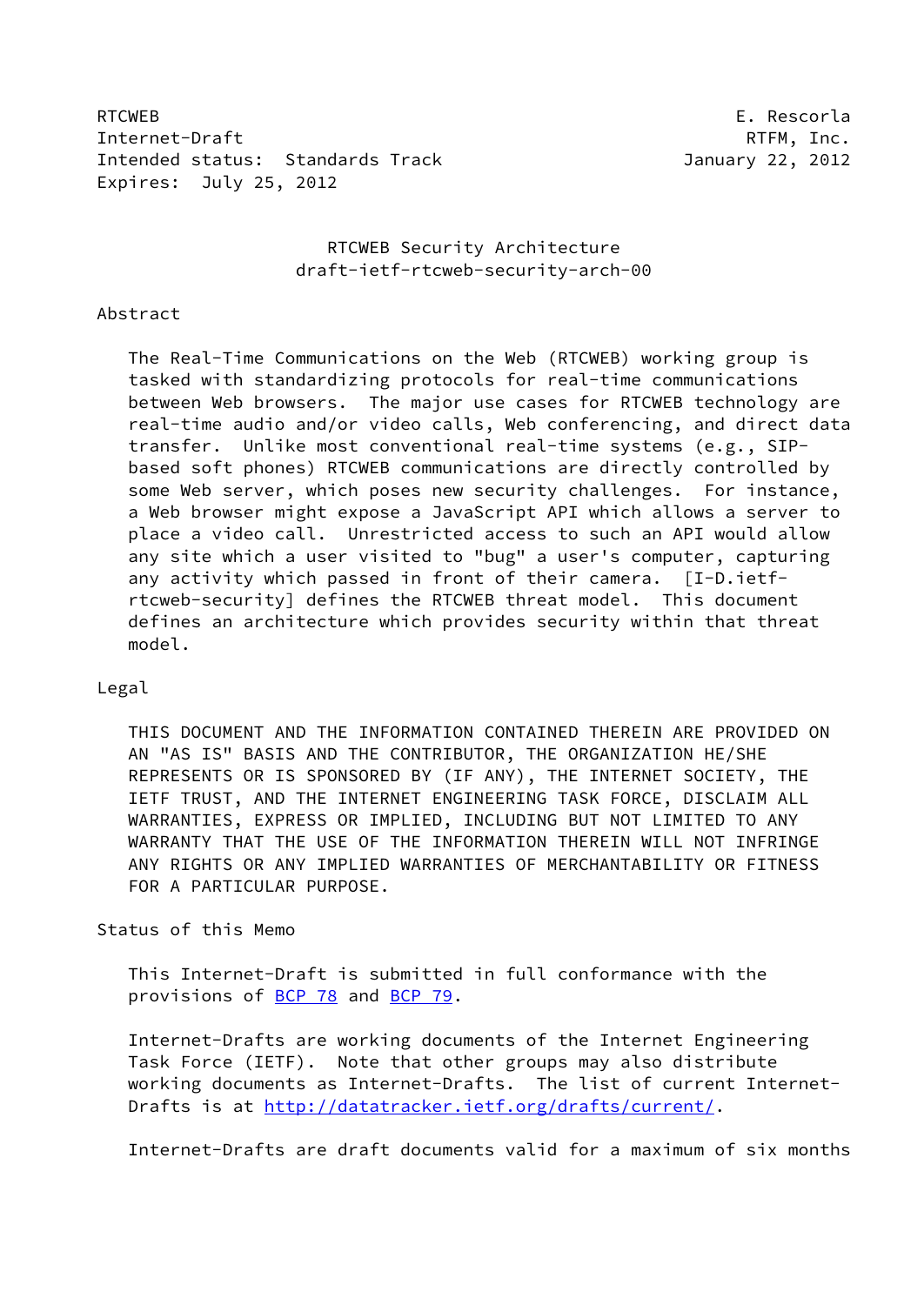Rescorla Expires July 25, 2012 [Page 1]

Internet-Draft RTCWEB Sec. Arch. January 2012

 and may be updated, replaced, or obsoleted by other documents at any time. It is inappropriate to use Internet-Drafts as reference material or to cite them other than as "work in progress."

This Internet-Draft will expire on July 25, 2012.

Copyright Notice

 Copyright (c) 2012 IETF Trust and the persons identified as the document authors. All rights reserved.

This document is subject to **[BCP 78](https://datatracker.ietf.org/doc/pdf/bcp78)** and the IETF Trust's Legal Provisions Relating to IETF Documents [\(http://trustee.ietf.org/license-info](http://trustee.ietf.org/license-info)) in effect on the date of publication of this document. Please review these documents carefully, as they describe your rights and restrictions with respect to this document. Code Components extracted from this document must include Simplified BSD License text as described in Section 4.e of the Trust Legal Provisions and are provided without warranty as described in the Simplified BSD License.

 This document may contain material from IETF Documents or IETF Contributions published or made publicly available before November 10, 2008. The person(s) controlling the copyright in some of this material may not have granted the IETF Trust the right to allow modifications of such material outside the IETF Standards Process. Without obtaining an adequate license from the person(s) controlling the copyright in such materials, this document may not be modified outside the IETF Standards Process, and derivative works of it may not be created outside the IETF Standards Process, except to format it for publication as an RFC or to translate it into languages other than English.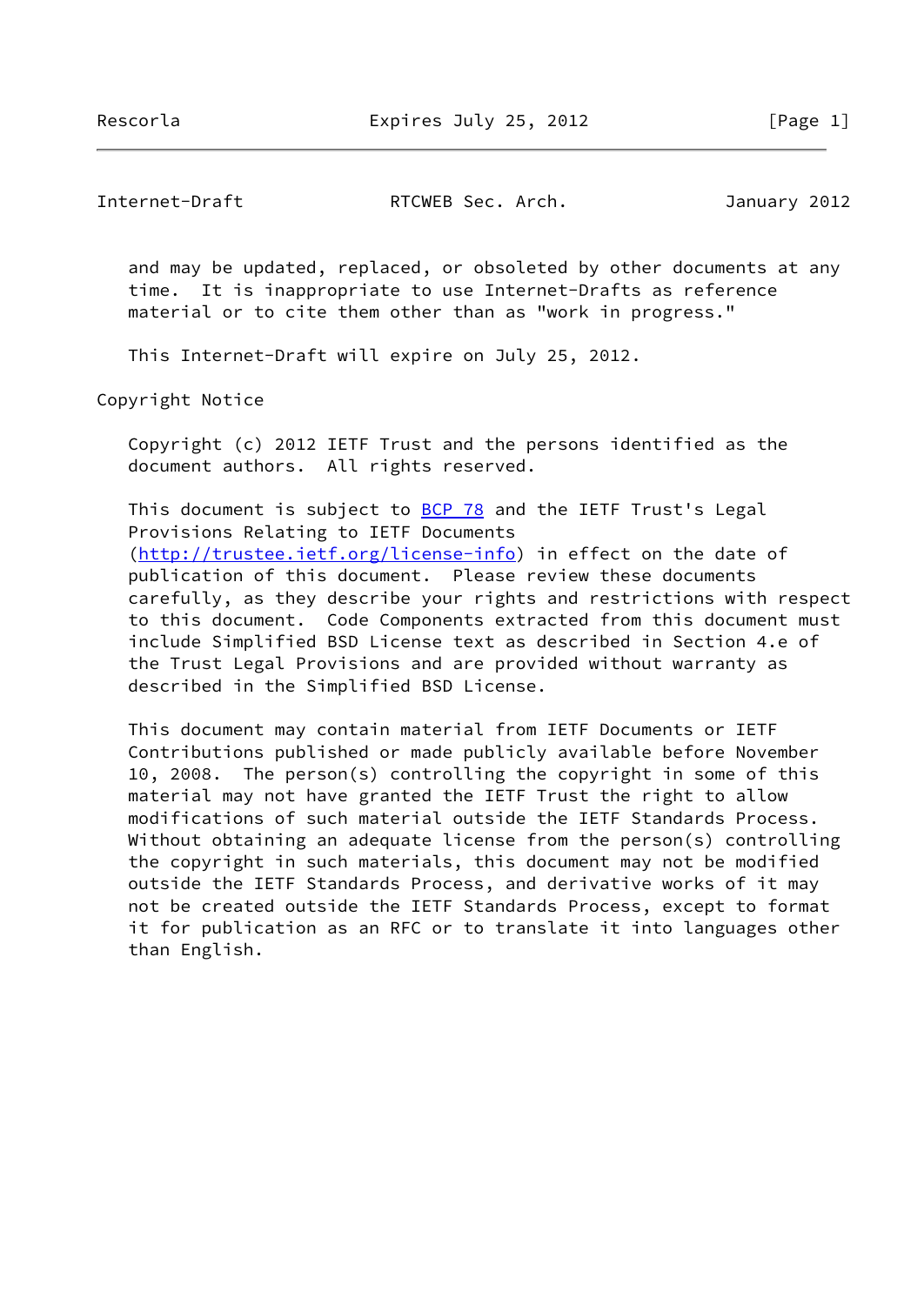Rescorla **Expires July 25, 2012** [Page 2]

 $\overline{\phantom{0}}$ 

Internet-Draft RTCWEB Sec. Arch. January 2012

# Table of Contents

| $\perp$ . |                                                                              |  |  |
|-----------|------------------------------------------------------------------------------|--|--|
| 2.        |                                                                              |  |  |
| 3.        | Trust Model $\ldots \ldots \ldots \ldots \ldots \ldots \ldots \ldots \ldots$ |  |  |
| 3.1.      | Authenticated Entities 5                                                     |  |  |
|           | $\underline{3.2}$ . Unauthenticated Entities 5                               |  |  |
|           |                                                                              |  |  |
| 4.1.      |                                                                              |  |  |
|           | 4.2. Media Consent Verification 9                                            |  |  |
|           |                                                                              |  |  |
| 4.4.      | Communications and Consent Freshness 10                                      |  |  |
|           | $\underline{5}$ . Detailed Technical Description 10                          |  |  |
| 5.1.      | Origin and Web Security Issues 10                                            |  |  |
| 5.2.      | Device Permissions Model 11                                                  |  |  |
| 5.3.      | Communications Consent 12                                                    |  |  |
|           |                                                                              |  |  |
| 5.5.      | Communications Security 13                                                   |  |  |
| 5.6.      | Web-Based Peer Authentication $\cdots$ 15                                    |  |  |
|           | 6. Security Considerations 16                                                |  |  |
|           | 6.1. Communications Security 16                                              |  |  |
|           |                                                                              |  |  |
|           |                                                                              |  |  |
|           |                                                                              |  |  |
| 8.        |                                                                              |  |  |
| 8.1.      | Normative References 18                                                      |  |  |
|           | 8.2. Informative References 18                                               |  |  |
|           |                                                                              |  |  |
|           |                                                                              |  |  |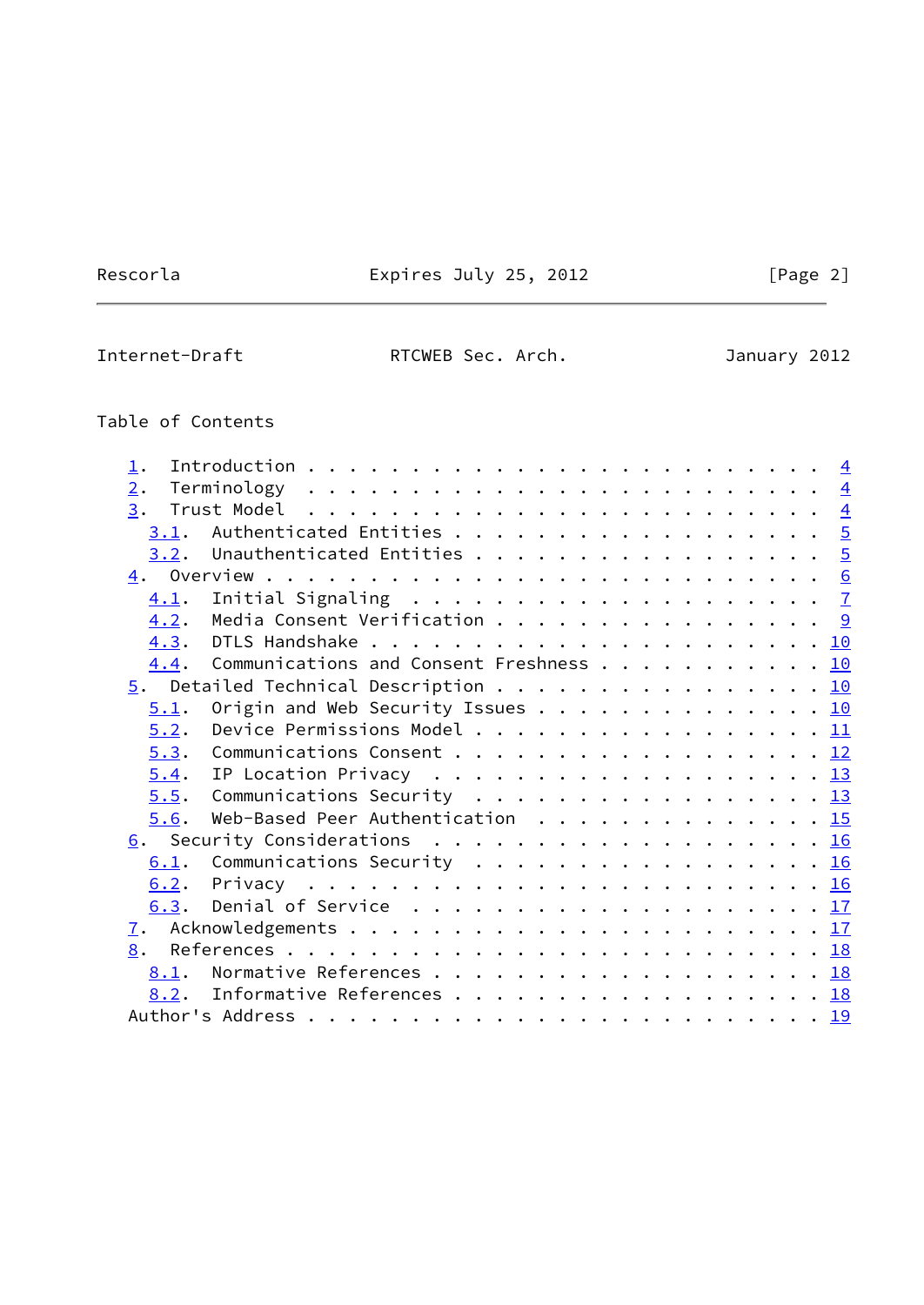Rescorla **Expires July 25, 2012** [Page 3]

<span id="page-3-1"></span>Internet-Draft RTCWEB Sec. Arch. January 2012

### <span id="page-3-0"></span>[1](#page-3-0). Introduction

 The Real-Time Communications on the Web (RTCWEB) working group is tasked with standardizing protocols for real-time communications between Web browsers. The major use cases for RTCWEB technology are real-time audio and/or video calls, Web conferencing, and direct data transfer. Unlike most conventional real-time systems, (e.g., SIP based[RFC3261] soft phones) RTCWEB communications are directly controlled by some Web server, as shown in Figure 1.



Figure 1: A simple RTCWEB system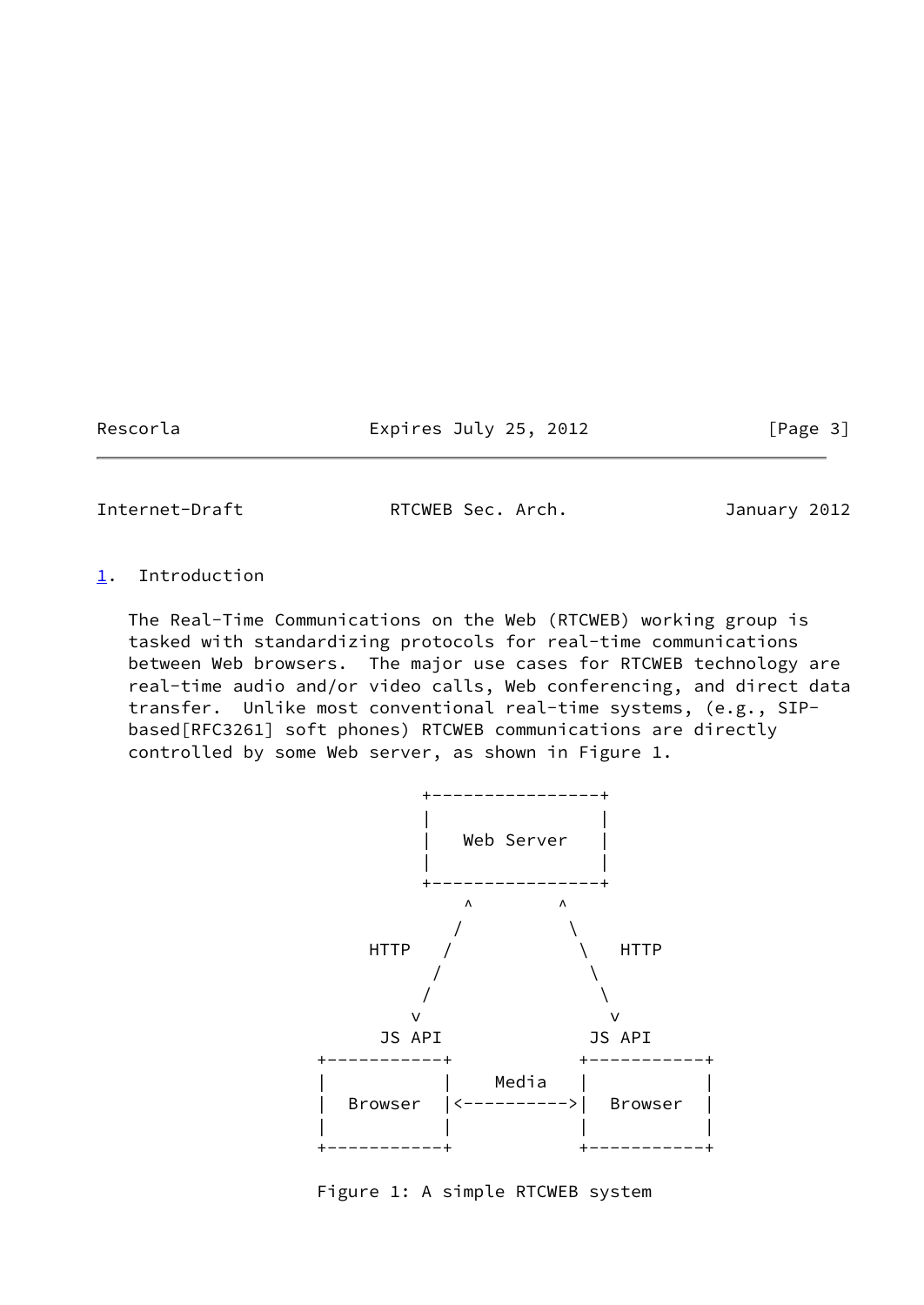This system presents a number of new security challenges, which are analyzed in [\[I-D.ietf-rtcweb-security](#page-19-5)]. This document describes a security architecture for RTCWEB which addresses the threats and requirements described in that document.

<span id="page-4-0"></span>[2](#page-4-0). Terminology

 The key words "MUST", "MUST NOT", "REQUIRED", "SHALL", "SHALL NOT", "SHOULD", "SHOULD NOT", "RECOMMENDED", "MAY", and "OPTIONAL" in this document are to be interpreted as described in [RFC 2119 \[RFC2119](https://datatracker.ietf.org/doc/pdf/rfc2119)].

# <span id="page-4-1"></span>[3](#page-4-1). Trust Model

 The basic assumption of this architecture is that network resources exist in a hierarchy of trust, rooted in the browser, which serves as the user's TRUSTED COMPUTING BASE (TCB). Any security property which

| Rescorla | Expires July 25, 2012 | [Page 4] |
|----------|-----------------------|----------|
|          |                       |          |

<span id="page-4-3"></span>Internet-Draft RTCWEB Sec. Arch. January 2012

 the user wishes to have enforced must be ultimately guaranteed by the browser (or transitively by some property the browser verifies). Conversely, if the browser is compromised, then no security guarantees are possible. Note that there are cases (e.g., Internet kiosks) where the user can't really trust the browser that much. In these cases, the level of security provided is limited by how much they trust the browser.

 Optimally, we would not rely on trust in any entities other than the browser. However, this is unfortunately not possible if we wish to have a functional system. Other network elements fall into two categories: those which can be authenticated by the browser and thus are partly trusted--though to the minimum extent necessary--and those which cannot be authenticated and thus are untrusted. This is a natural extension of the end-to-end principle.

<span id="page-4-2"></span>[3.1](#page-4-2). Authenticated Entities

There are two major classes of authenticated entities in the system:

 o Calling services: Web sites whose origin we can verify (optimally via HTTPS).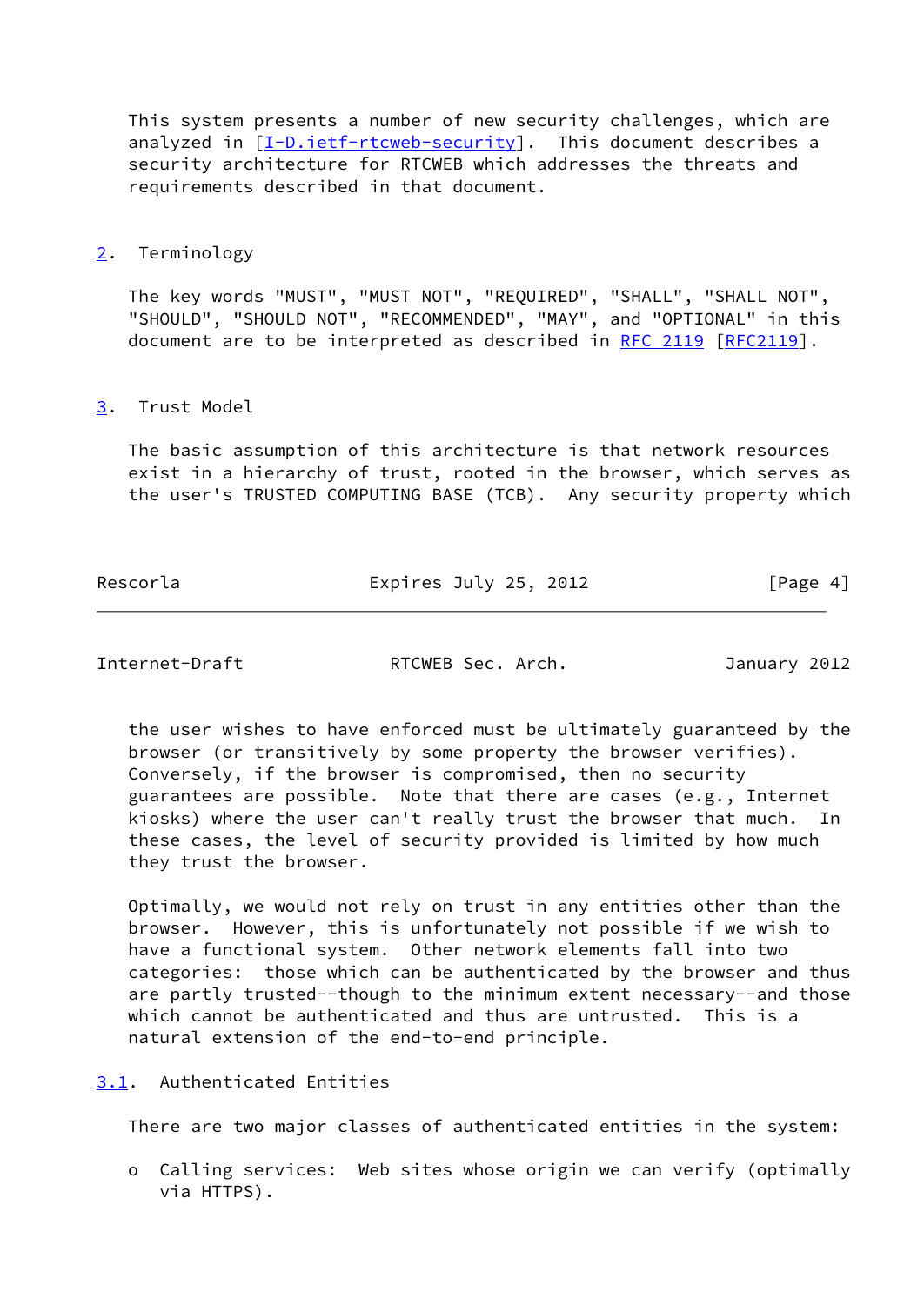o Other users: RTCWEB peers whose origin we can verify cryptographically (optimally via DTLS-SRTP).

 Note that merely being authenticated does not make these entities trusted. For instance, just because we can verify that <https://www.evil.org/> is owned by Dr. Evil does not mean that we can trust Dr. Evil to access our camera an microphone. However, it gives the user an opportunity to determine whether he wishes to trust Dr. Evil or not; after all, if he desires to contact Dr. Evil (perhaps to arrange for ransom payment), it's safe to temporarily give him access to the camera and microphone for the purpose of the call, but he doesn't want Dr. Evil to be able to access his camera and microphone other than during the call. The point here is that we must first identify other elements before we can determine whether and how much to trust them.

 It's also worth noting that there are settings where authentication is non-cryptographic, such as other machines behind a firewall. Naturally, the level of trust one can have in identities verified in this way depends on how strong the topology enforcement is.

#### <span id="page-5-0"></span>[3.2](#page-5-0). Unauthenticated Entities

 Other than the above entities, we are not generally able to identify other network elements, thus we cannot trust them. This does not mean that it is not possible to have any interaction with them, but

| Rescorla | Expires July 25, 2012 | [Page 5] |
|----------|-----------------------|----------|
|          |                       |          |

<span id="page-5-2"></span>Internet-Draft RTCWEB Sec. Arch. January 2012

 it means that we must assume that they will behave maliciously and design a system which is secure even if they do so.

#### <span id="page-5-1"></span>[4](#page-5-1). Overview

 This section describes a typical RTCWeb session and shows how the various security elements interact and what guarantees are provided to the user. The example in this section is a "best case" scenario in which we provide the maximal amount of user authentication and media privacy with the minimal level of trust in the calling service. Simpler versions with lower levels of security are also possible and are noted in the text where applicable. It's also important to recognize the tension between security (or performance) and privacy. The example shown here is aimed towards settings where we are more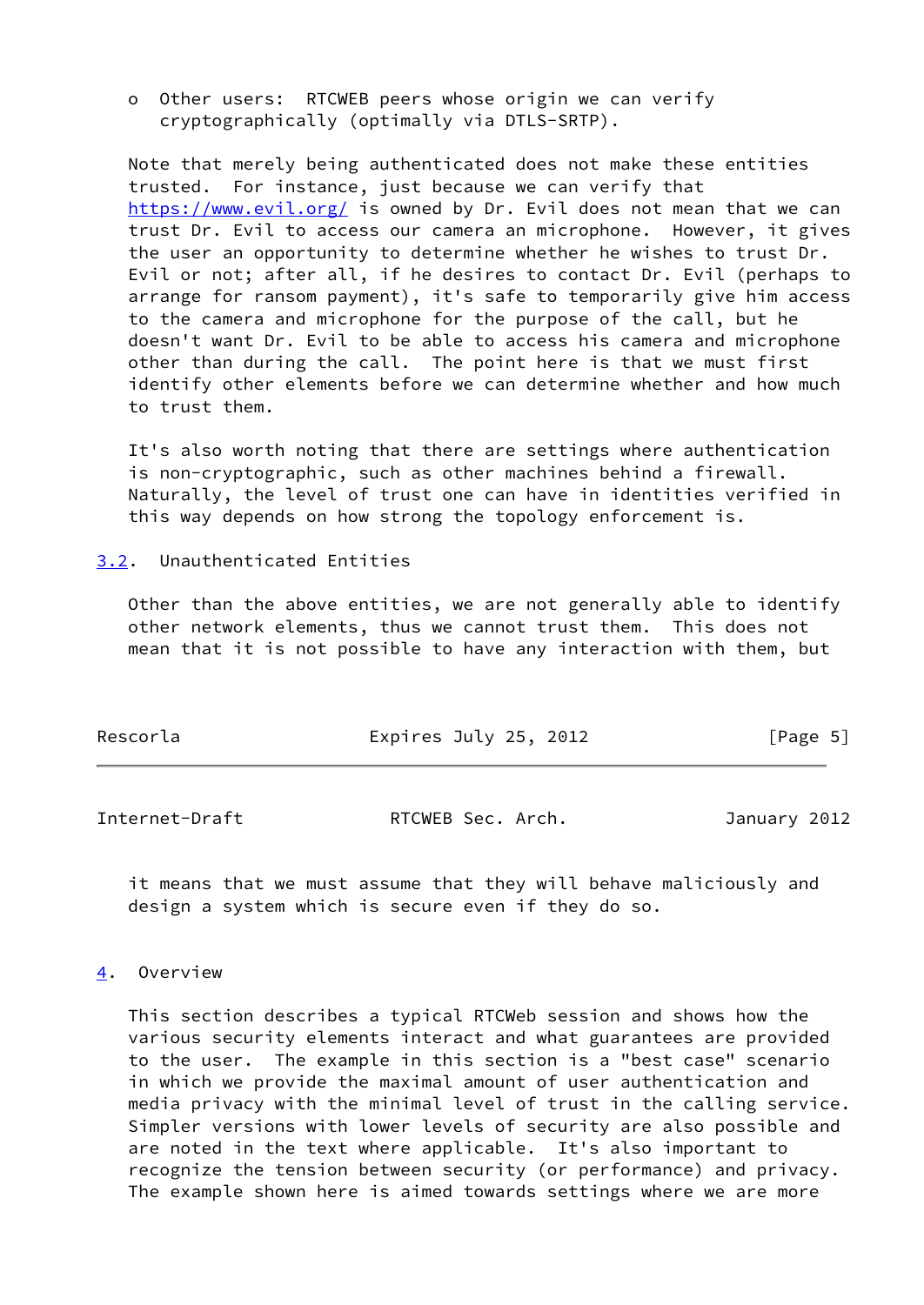concerned about secure calling than about privacy, but as we shall see, there are settings where one might wish to make different tradeoffs--this architecture is still compatible with those settings.

 For the purposes of this example, we assume the topology shown in the figure below. This topology is derived from the topology shown in Figure 1, but separates Alice and Bob's identities from the process of signaling. Specifically, Alice and Bob have relationships with some Identity Provider (IdP) that supports a protocol such OpenID or BrowserID) that can be used to attest to their identity. This separation isn't particularly important in "closed world" cases where Alice and Bob are users on the same social network and have identities based on that network. However, there are important settings where that is not the case, such as federation (calls from one network to another) and calling on untrusted sites, such as where two users who have a relationship via a given social network want to call each other on another, untrusted, site, such as a poker site.

Rescorla Expires July 25, 2012 [Page 6]

<span id="page-6-0"></span>Internet-Draft RTCWEB Sec. Arch. January 2012

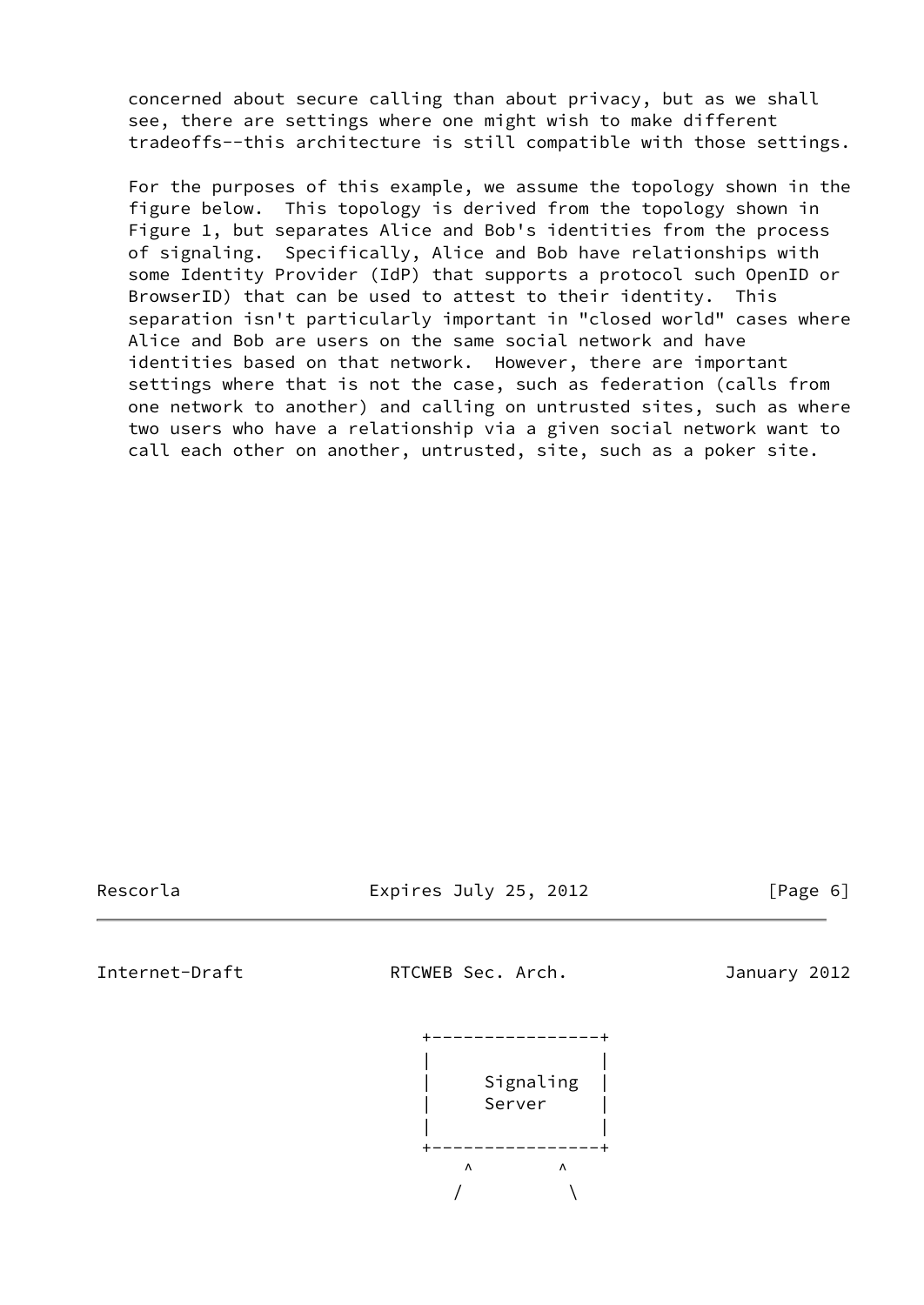

Figure 2: A call with IdP-based identity

### <span id="page-7-0"></span>[4.1](#page-7-0). Initial Signaling

 Alice and Bob are both users of a common calling service; they both have approved the calling service to make calls (we defer the discussion of device access permissions till later). They are both connected to the calling service via HTTPS and so know the origin with some level of confidence. They also have accounts with some identity provider. This sort of identity service is becoming increasingly common in the Web environment in technologies such (BrowserID, Federated Google Login, Facebook Connect, OAuth, OpenID, WebFinger), and is often provided as a side effect service of your ordinary accounts with some service. In this example, we show Alice and Bob using a separate identity service, though they may actually be using the same identity service as calling service or have no identity service at all.

 Alice is logged onto the calling service and decides to call Bob. She can see from the calling service that he is online and the calling service presents a JS UI in the form of a button next to Bob's name

| Rescorla | Expires July 25, 2012 | [Page 7] |
|----------|-----------------------|----------|
|          |                       |          |

Internet-Draft RTCWEB Sec. Arch. January 2012

which says "Call". Alice clicks the button, which initiates a JS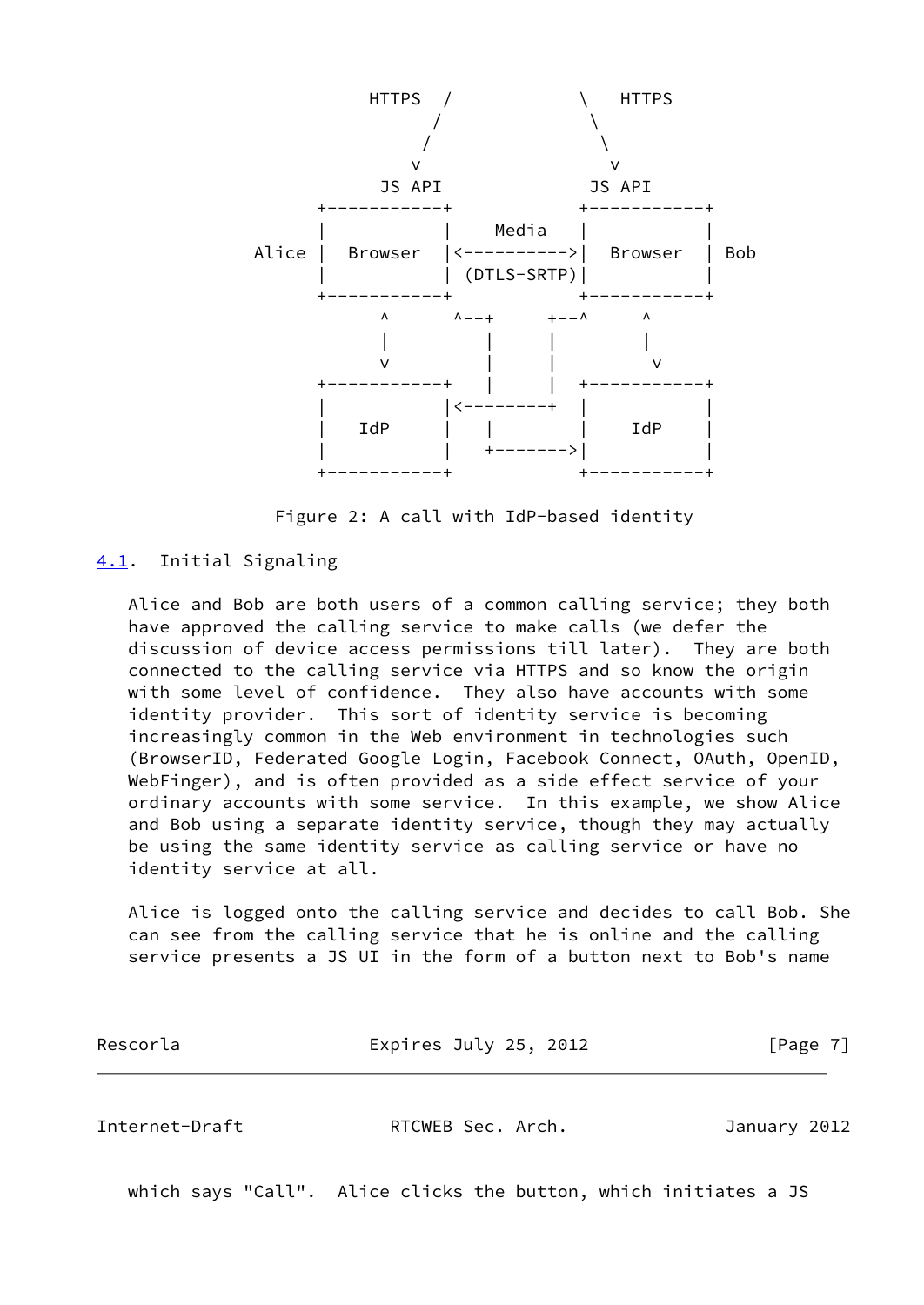callback that instantiates a PeerConnection object. This does not require a security check: JS from any origin is allowed to get this far.

 Once the PeerConnection is created, the calling service JS needs to set up some media. Because this is an audio/video call, it creates two MediaStreams, one connected to an audio input and one connected to a video input. At this point the first security check is required: untrusted origins are not allowed to access the camera and microphone. In this case, because Alice is a long-term user of the calling service, she has made a permissions grant (i.e., a setting in the browser) to allow the calling service to access her camera and microphone any time it wants. The browser checks this setting when the camera and microphone requests are made and thus allows them.

 In the current W3C API, once some streams have been added, Alice's browser + JS generates a signaling message The format of this data is currently undefined. It may be a complete message as defined by ROAP [\[I-D.jennings-rtcweb-signaling](#page-19-6)] or separate media description and transport messages as defined in JSEP [REF] or may be assembled piecemeal by the JS. In either case, it will contain:

- o Media channel information
- o ICE candidates
- o A fingerprint attribute binding the communication to Alice's public key [[RFC5763](https://datatracker.ietf.org/doc/pdf/rfc5763)]

 [Note that the above implies that this information should appear in JSEP's transport-level messages.] Prior to sending out the signaling message, the PeerConnection code contacts the identity service and obtains an assertion binding Alice's identity to her fingerprint. The exact details depend on the identity service (though as discussed in [[I-D.rescorla-rtcweb-generic-idp\]](#page-20-1) PeerConnection can be agnostic to them), but for now it's easiest to think of as a BrowserID assertion. The assertion may bind other information to the identity besides the fingerprint, but at minimum it needs to bind the fingerprint.

 This message is sent to the signaling server, e.g., by XMLHttpRequest [\[XmlHttpRequest](#page-20-2)] or by WebSockets

[\[I-D.ietf-hybi-thewebsocketprotocol\]](#page-19-7). The signaling server processes the message from Alice's browser, determines that this is a call to Bob and sends a signaling message to Bob's browser (again, the format is currently undefined). The JS on Bob's browser processes it, and alerts Bob to the incoming call and to Alice's identity. In this case, Alice has provided an identity assertion and so Bob's browser contacts Alice's identity provider (again, this is done in a generic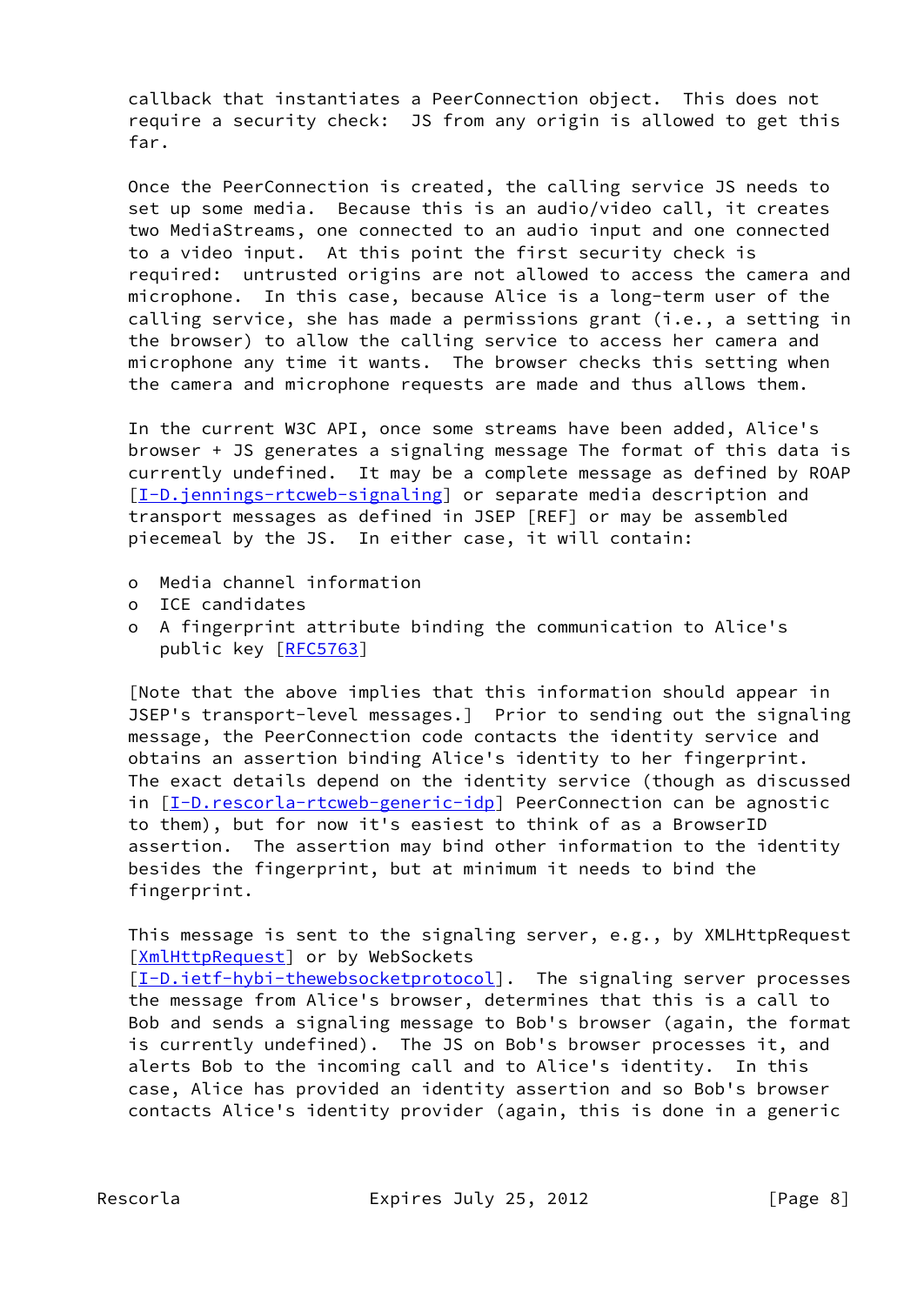<span id="page-9-1"></span>Internet-Draft RTCWEB Sec. Arch. January 2012

 way so the browser has no specific knowledge of the IdP) to verity the assertion. This allows the browser to display a trusted element indicating that a call is coming in from Alice. If Alice is in Bob's address book, then this interface might also include her real name, a picture, etc. The calling site will also provide some user interface element (e.g., a button) to allow Bob to answer the call, though this is most likely not part of the trusted UI.

 If Bob agrees [I am ignoring early media for now], a PeerConnection is instantiated with the message from Alice's side. Then, a similar process occurs as on Alice's browser: Bob's browser verifies that the calling service is approved, the media streams are created, and a return signaling message containing media information, ICE candidates, and a fingerprint is sent back to Alice via the signaling service. If Bob has a relationship with an IdP, the message will also come with an identity assertion.

 At this point, Alice and Bob each know that the other party wants to have a secure call with them. Based purely on the interface provided by the signaling server, they know that the signaling server claims that the call is from Alice to Bob. Because the far end sent an identity assertion along with their message, they know that this is verifiable from the IdP as well. Of course, the call works perfectly well if either Alice or Bob doesn't have a relationship with an IdP; they just get a lower level of assurance. Moreover, Alice might wish to make an anonymous call through an anonymous calling site, in which case she would of course just not provide any identity assertion and the calling site would mask her identity from Bob.

#### <span id="page-9-0"></span>[4.2](#page-9-0). Media Consent Verification

As described in ( $[I-D.iett-rtcweb-security]$ ; [Section 4.2](#page-9-0)) This proposal specifies that media consent verification be performed via ICE. Thus, Alice and Bob perform ICE checks with each other. At the completion of these checks, they are ready to send non-ICE data.

 At this point, Alice knows that (a) Bob (assuming he is verified via his IdP) or someone else who the signaling service is claiming is Bob is willing to exchange traffic with her and (b) that either Bob is at the IP address which she has verified via ICE or there is an attacker who is on-path to that IP address detouring the traffic. Note that it is not possible for an attacker who is on-path but not attached to the signaling service to spoof these checks because they do not have the ICE credentials. Bob's security guarantees with respect to Alice are the converse of this.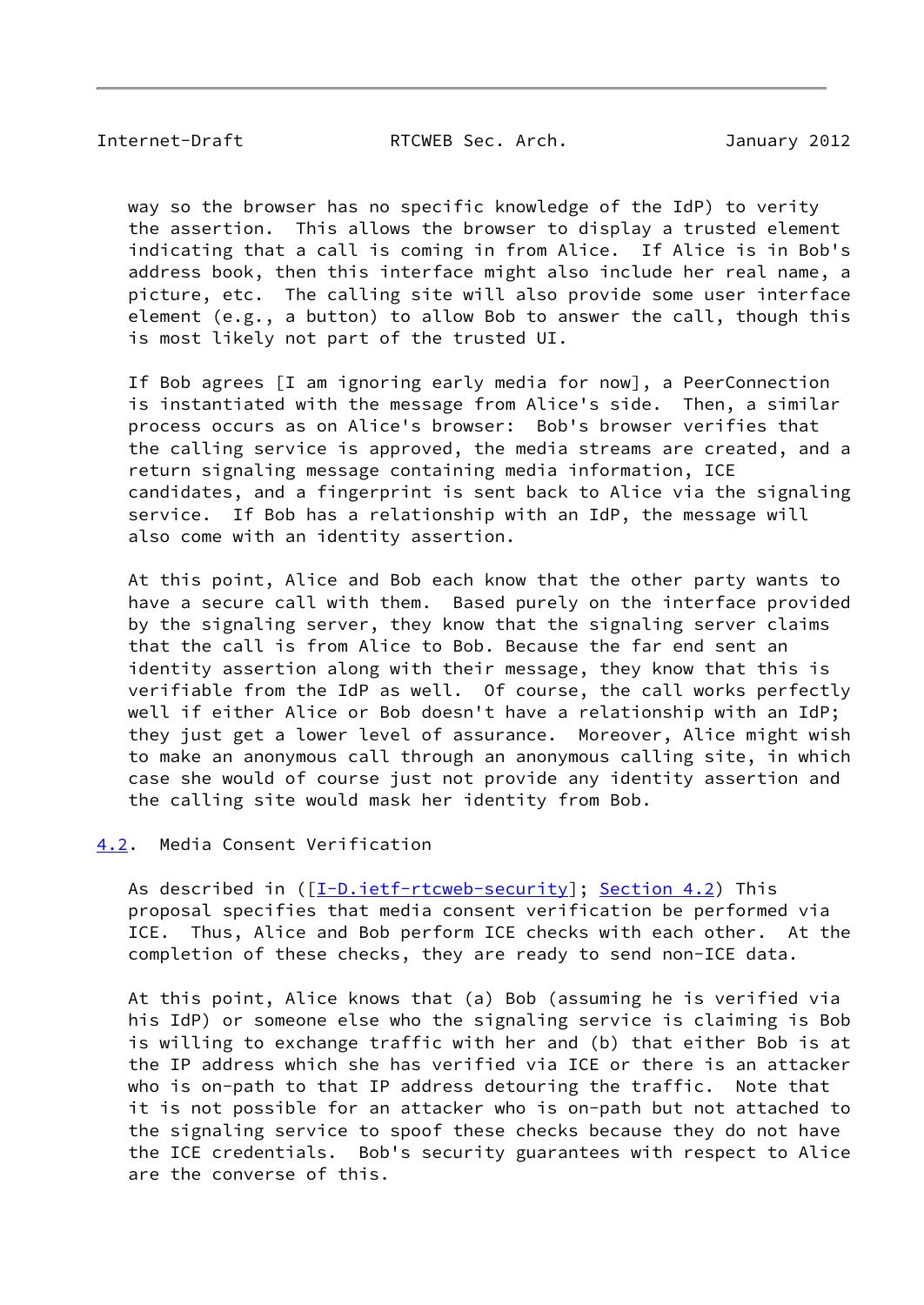Rescorla **Expires July 25, 2012** [Page 9]

<span id="page-10-1"></span>Internet-Draft RTCWEB Sec. Arch. January 2012

#### <span id="page-10-0"></span>[4.3](#page-10-0). DTLS Handshake

 Once the ICE checks have completed [more specifically, once some ICE checks have completed], Alice and Bob can set up a secure channel. This is performed via DTLS [[RFC4347\]](https://datatracker.ietf.org/doc/pdf/rfc4347) (for the data channel) and DTLS-SRTP [\[RFC5763](https://datatracker.ietf.org/doc/pdf/rfc5763)] for the media channel. Specifically, Alice and Bob perform a DTLS handshake on every channel which has been established by ICE. The total number of channels depends on the amount of muxing; in the most likely case we are using both RTP/RTCP mux and muxing multiple media streams on the same channel, in which case there is only one DTLS handshake. Once the DTLS handshake has completed, the keys are extracted and used to key SRTP for the media channels.

 At this point, Alice and Bob know that they share a set of secure data and/or media channels with keys which are not known to any third-party attacker. If Alice and Bob authenticated via their IdPs, then they also know that the signaling service is not attacking them. Even if they do not use an IdP, as long as they have minimal trust in the signaling service not to perform a man-in-the-middle attack, they know that their communications are secure against the signaling service as well.

<span id="page-10-2"></span>[4.4](#page-10-2). Communications and Consent Freshness

 From a security perspective, everything from here on in is a little anticlimactic: Alice and Bob exchange data protected by the keys negotiated by DTLS. Because of the security guarantees discussed in the previous sections, they know that the communications are encrypted and authenticated.

 The one remaining security property we need to establish is "consent freshness", i.e., allowing Alice to verify that Bob is still prepared to receive her communications. ICE specifies periodic STUN keepalizes but only if media is not flowing. Because the consent issue is more difficult here, we require RTCWeb implementations to periodically send keepalives. If a keepalive fails and no new ICE channels can be established, then the session is terminated.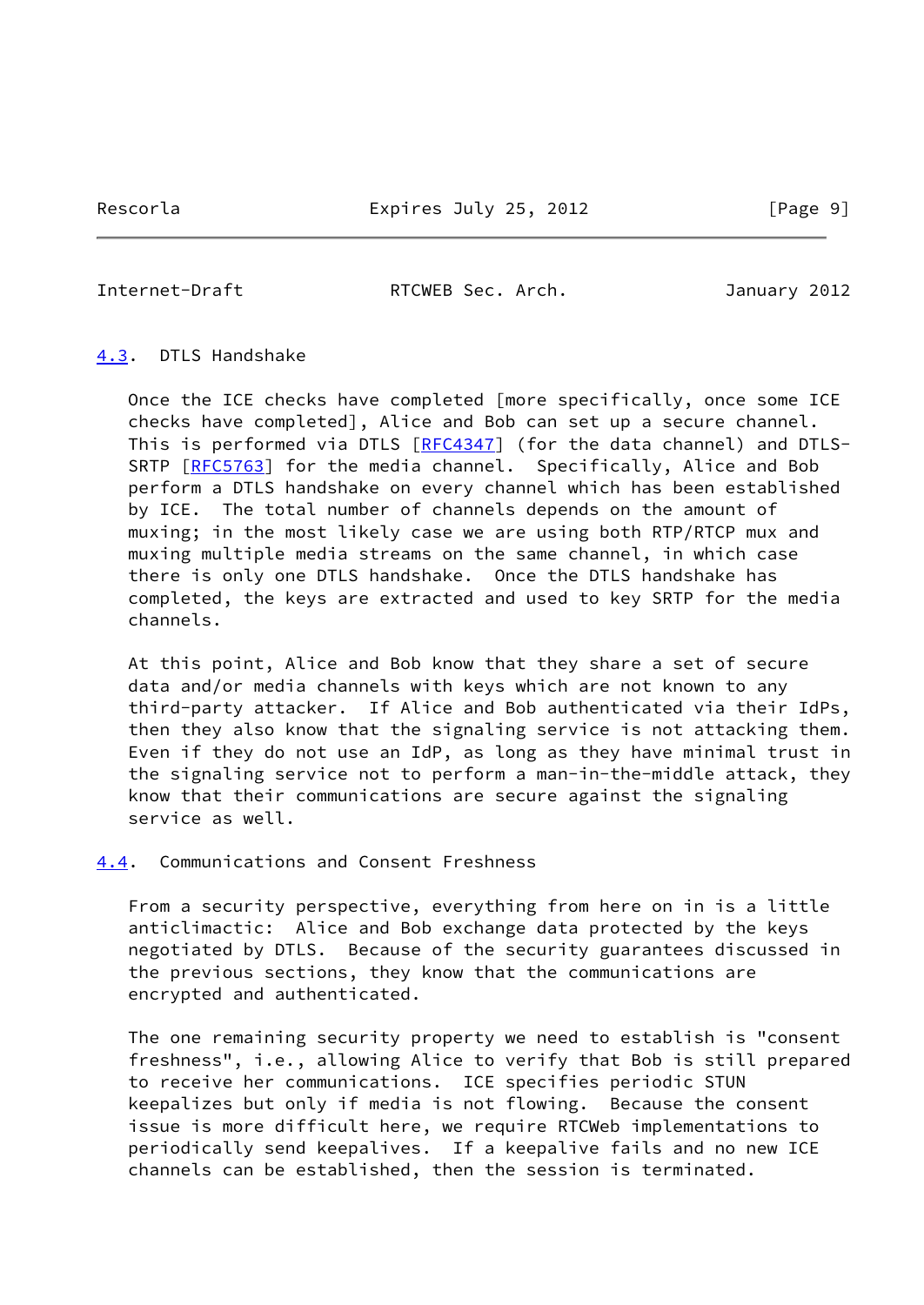#### <span id="page-11-0"></span>[5](#page-11-0). Detailed Technical Description

#### <span id="page-11-1"></span>[5.1](#page-11-1). Origin and Web Security Issues

 The basic unit of permissions for RTCWEB is the origin [\[I-D.abarth-origin](#page-19-8)]. Because the security of the origin depends on being able to authenticate content from that origin, the origin can only be securely established if data is transferred over HTTPS

Rescorla **Expires July 25, 2012** [Page 10]

<span id="page-11-3"></span>Internet-Draft RTCWEB Sec. Arch. January 2012

[\[RFC2818](https://datatracker.ietf.org/doc/pdf/rfc2818)]. Thus, clients MUST treat HTTP and HTTPS origins as different permissions domains and SHOULD NOT permit access to any RTCWEB functionality from scripts fetched over non-secure (HTTP) origins. If an HTTPS origin contains mixed active content (regardless of whether it is present on the specific page attempting to access RTCWEB functionality), any access MUST be treated as if it came from the HTTP origin. For instance, if a https://www.example.com/example.html loads https://www.example.com/example.js and http://www.example.org/jquery.js, any attempt by example.js to access RTCWeb functionality MUST be treated as if it came from http://www.example.com/. Note that many browsers already track mixed content and either forbid it by default or display a warning. [[ OPEN ISSUE: This seems to be wrong, but I'm not sure what's right yet. []

<span id="page-11-2"></span>[5.2](#page-11-2). Device Permissions Model

 Implementations MUST obtain explicit user consent prior to providing access to the camera and/or microphone. Implementations MUST at minimum support the following two permissions models:

- o Requests for one-time camera/microphone access.
- o Requests for permanent access.

 In addition, they SHOULD support requests for access to a single communicating peer. E.g., "Call customerservice@ford.com". Browsers servicing such requests SHOULD clearly indicate that identity to the user when asking for permission.

 API Requirement: The API MUST provide a mechanism for the requesting JS to indicate which of these forms of permissions it is requesting. This allows the client to know what sort of user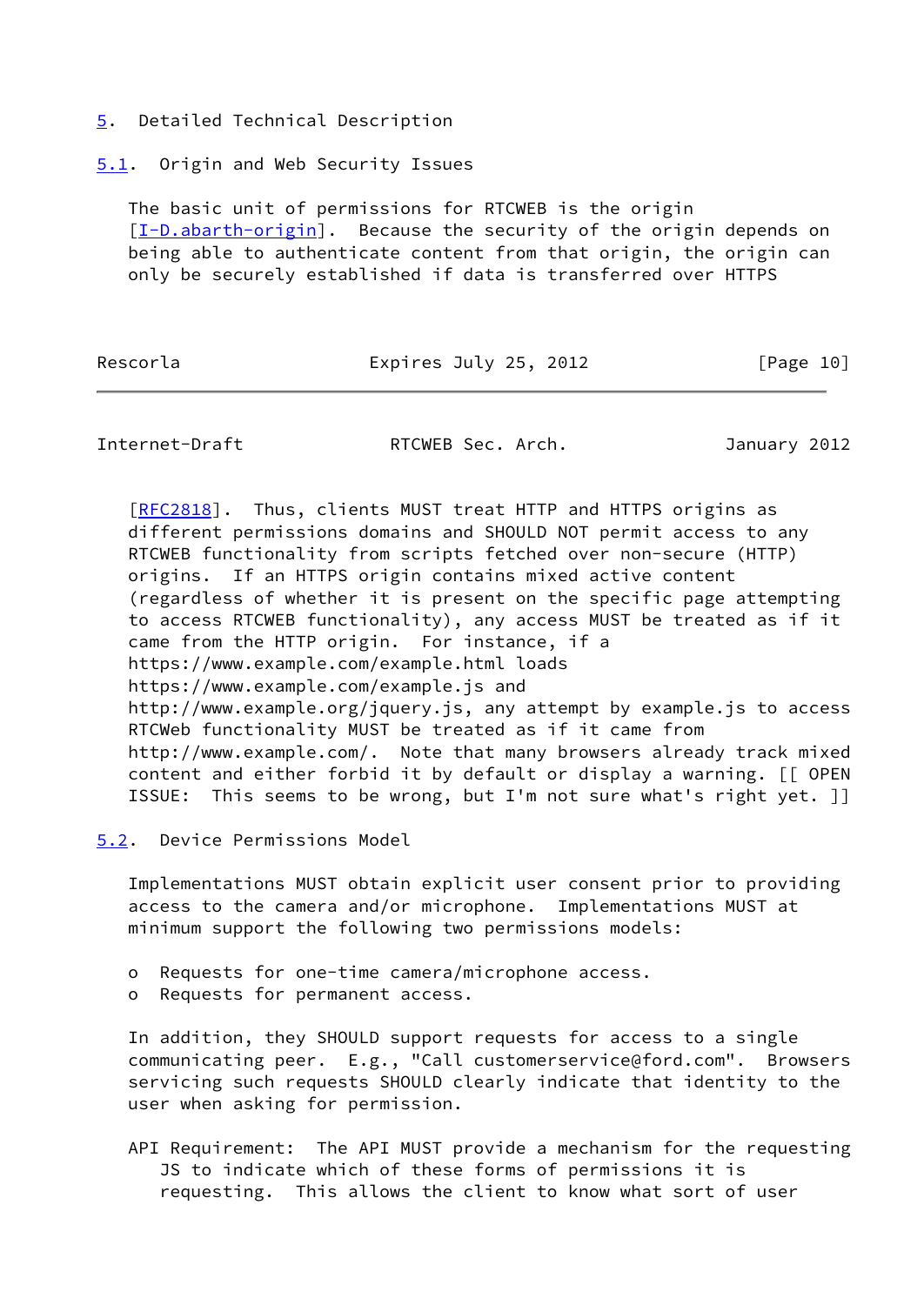interface experience to provide. In particular, browsers might display a non-invasive door hanger ("some features of this site may not work..." when asking for long-term permissions) but a more invasive UI ("here is your own video") for single-call permissions. The API MAY grant weaker permissions than the JS asked for if the user chooses to authorize only those permissions, but if it intends to grant stronger ones it SHOULD display the appropriate UI for those permissions and MUST clearly indicate what permissions are being requested.

 API Requirement: The API MUST provide a mechanism for the requesting JS to relinquish the ability to see or modify the media (e.g., via MediaStream.record()). Combined with secure authentication of the communicating peer, this allows a user to be sure that the calling site is not accessing or modifying their conversion.

Rescorla **Expires July 25, 2012** [Page 11]

<span id="page-12-0"></span>Internet-Draft RTCWEB Sec. Arch. January 2012

- UI Requirement: The UI MUST clearly indicate when the user's camera and microphone are in use. This indication MUST NOT be suppressable by the JS and MUST clearly indicate how to terminate a call, and provide a UI means to immediately stop camera/ microphone input without the JS being able to prevent it.
- UI Requirement: If the UI indication of camera/microphone use are displayed in the browser such that minimizing the browser window would hide the indication, or the JS creating an overlapping window would hide the indication, then the browser SHOULD stop camera and microphone input. [Note: this may not be necessary in systems that are non-windows-based but that have good notifications support, such as phones.]

 Clients MAY permit the formation of data channels without any direct user approval. Because sites can always tunnel data through the server, further restrictions on the data channel do not provide any additional security. (though see [Section 5.3](#page-13-0) for a related issue).

 Implementations which support some form of direct user authentication SHOULD also provide a policy by which a user can authorize calls only to specific counterparties. Specifically, the implementation SHOULD provide the following interfaces/controls:

o Allow future calls to this verified user.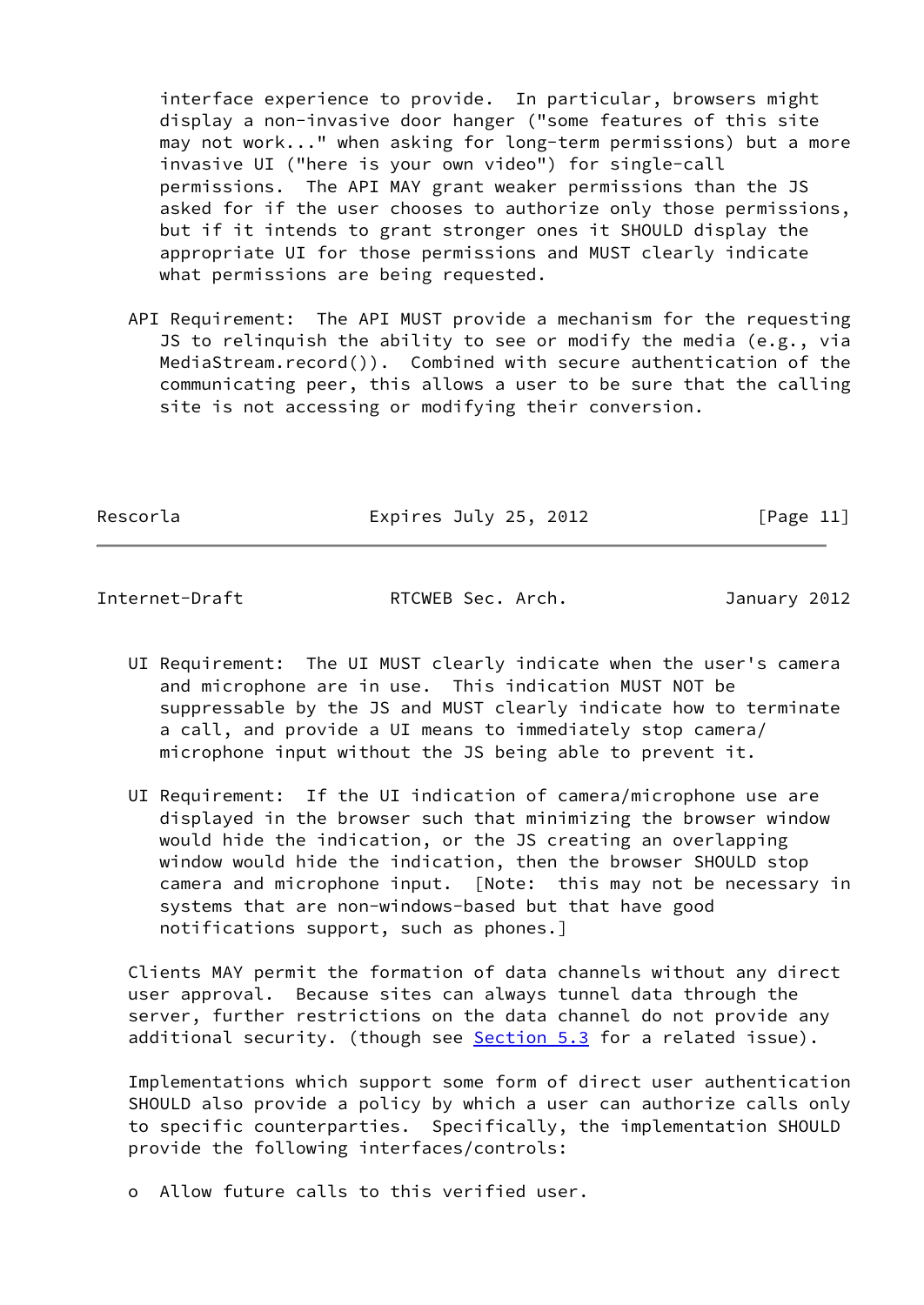o Allow future calls to any verified user who is in my system address book (this only works with address book integration, of course).

 Implementations SHOULD also provide a different user interface indication when calls are in progress to users whose identities are directly verifiable. [Section 5.5](#page-14-0) provides more on this.

#### <span id="page-13-0"></span>[5.3](#page-13-0). Communications Consent

 Browser client implementations of RTCWEB MUST implement ICE. Server gateway implementations which operate only at public IP addresses may implement ICE-Lite.

 Browser implementations MUST verify reachability via ICE prior to sending any non-ICE packets to a given destination. Implementations MUST NOT provide the ICE transaction ID to JavaScript. [Note: this document takes no position on the split between ICE in JS and ICE in the browser. The above text is written the way it is for editorial convenience and will be modified appropriately if the WG decides on ICE in the JS.]

Implementations MUST send keepalives no less frequently than every 30

| Rescorla | Expires July 25, 2012 | [Page 12] |
|----------|-----------------------|-----------|
|          |                       |           |

<span id="page-13-2"></span>

Internet-Draft RTCWEB Sec. Arch. January 2012

 seconds regardless of whether traffic is flowing or not. If a keepalive fails then the implementation MUST either attempt to find a new valid path via ICE or terminate media for that ICE component. Note that ICE [[RFC5245](https://datatracker.ietf.org/doc/pdf/rfc5245)]; Section 10 keepalives use STUN Binding Indications which are one-way and therefore not sufficient. We will need to define a new mechanism for this. [PROPOSED SOLUTION: Replace STUN Binding Indications with STUN Binding Requests and require that a failed transaction causes the results above.]

# <span id="page-13-1"></span>[5.4](#page-13-1). IP Location Privacy

 A side effect of the default ICE behavior is that the peer learns one's IP address, which leaks large amounts of location information, especially for mobile devices. This has negative privacy consequences in some circumstances. The following two API requirements are intended to mitigate this issue:

API Requirement: The API MUST provide a mechanism to suppress ICE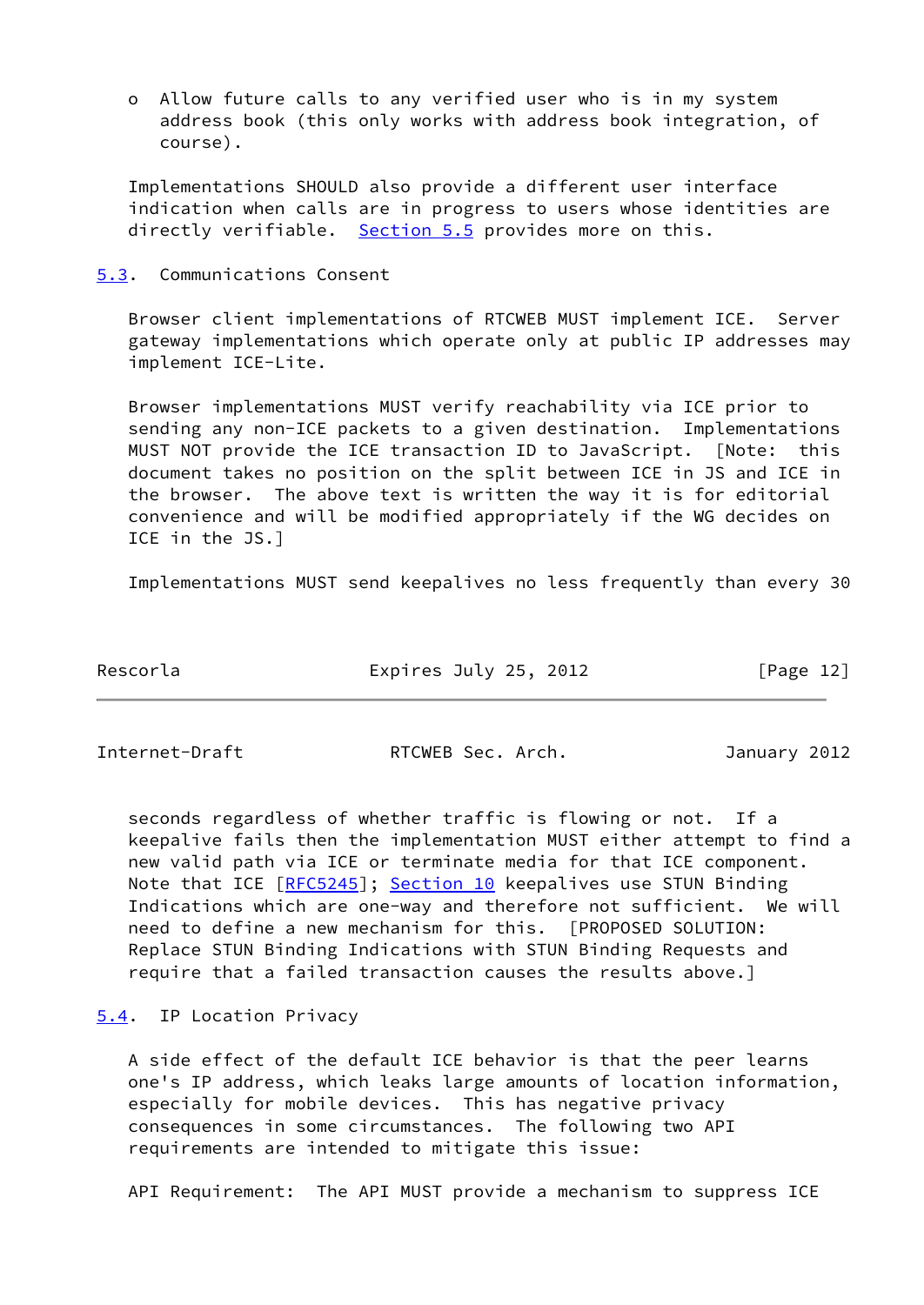negotiation (though perhaps to allow candidate gathering) until the user has decided to answer the call [note: determining when the call has been answered is a question for the JS.] This enables a user to prevent a peer from learning their IP address if they elect not to answer a call and also from learning whether the user is online.

 API Requirement: The API MUST provide a mechanism for the calling application to indicate that only TURN candidates are to be used. This prevents the peer from learning one's IP address at all. The API MUST provide a mechanism for the calling application to reconfigure an existing call to add non-TURN candidates. Taken together, these requirements allow ICE negotiation to start immediately on incoming call notification, thus reducing post-dial delay, but also to avoid disclosing the user's IP address until they have decided to answer.

<span id="page-14-0"></span>[5.5](#page-14-0). Communications Security

 Implementations MUST implement DTLS and DTLS-SRTP. All data channels MUST be secured via DTLS. DTLS-SRTP MUST be offered for every media channel and MUST be the default; i.e., if an implementation receives an offer for DTLS-SRTP and SDES and/or plain RTP, DTLS-SRTP MUST be selected.

 [OPEN ISSUE: What should the settings be here? MUST?] Implementations MAY support SDES and RTP for media traffic for backward compatibility purposes.

Rescorla **Expires July 25, 2012** [Page 13]

Internet-Draft RTCWEB Sec. Arch. January 2012

- API Requirement: The API MUST provide a mechanism to indicate that a fresh DTLS key pair is to be generated for a specific call. This is intended to allow for unlinkability. Note that there are also settings where it is attractive to use the same keying material repeatedly, especially those with key continuity-based authentication.
- API Requirement: The API MUST provide a mechanism to indicate that a fresh DTLS key pair is to be generated for a specific call. This is intended to allow for unlinkability.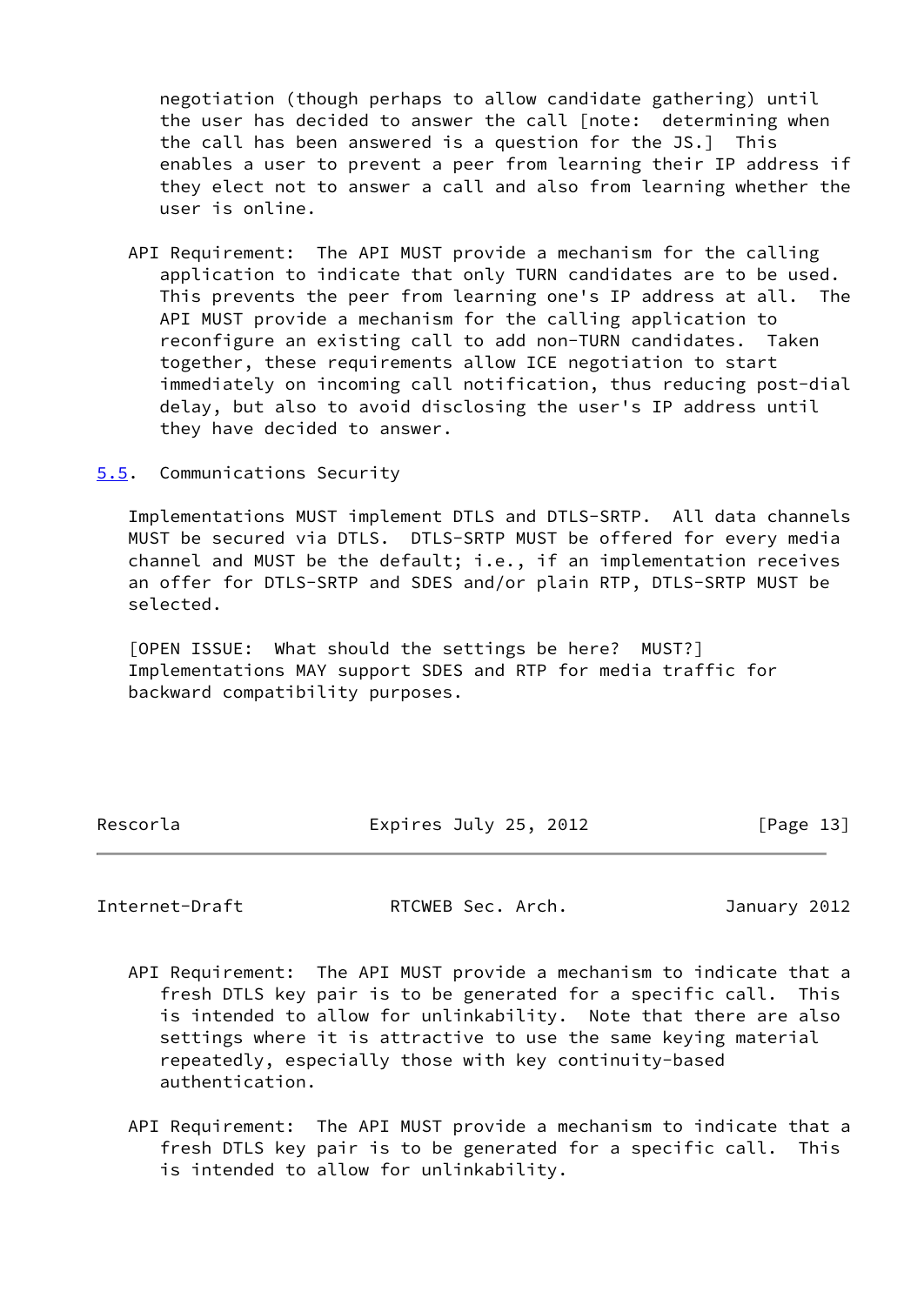- API Requirement: When DTLS-SRTP is used, the API MUST NOT permit the JS to obtain the negotiated keying material. This requirement preserves the end-to-end security of the media.
- UI Requirements: A user-oriented client MUST provide an "inspector" interface which allows the user to determine the security characteristics of the media. [largely derived from [[I-D.kaufman-rtcweb-security-ui](#page-19-9)]

 The following properties SHOULD be displayed "up-front" in the browser chrome, i.e., without requiring the user to ask for them:

- $*$  A client MUST provide a user interface through which a user may determine the security characteristics for currently-displayed audio and video stream(s)
- \* A client MUST provide a user interface through which a user may determine the security characteristics for transmissions of their microphone audio and camera video.
- \* The "security characteristics" MUST include an indication as to whether or not the transmission is cryptographically protected and whether that protection is based on a key that was delivered out-of-band (from a server) or was generated as a result of a pairwise negotiation.
- \* If the far endpoint was directly verified (see [Section 5.6](#page-15-0)) the "security characteristics" MUST include the verified information.

 The following properties are more likely to require some "drill down" from the user:

- \* If the transmission is cryptographically protected, the The algorithms in use (For example: "AES-CBC" or "Null Cipher".)
- $*$  If the transmission is cryptographically protected, the "security characteristics" MUST indicate whether PFS is provided.
- $*$  If the transmission is cryptographically protected via an end to-end mechanism the "security characteristics" MUST include some mechanism to allow an out-of-band verification of the peer, such as a certificate fingerprint or an SAS.

| Rescorla | Expires July 25, 2012 | [Page 14] |  |
|----------|-----------------------|-----------|--|
|          |                       |           |  |

<span id="page-15-1"></span>Internet-Draft RTCWEB Sec. Arch. January 2012

### <span id="page-15-0"></span>[5.6](#page-15-0). Web-Based Peer Authentication

 In a number of cases, it is desirable for the endpoint (i.e., the browser) to be able to directly identity the endpoint on the other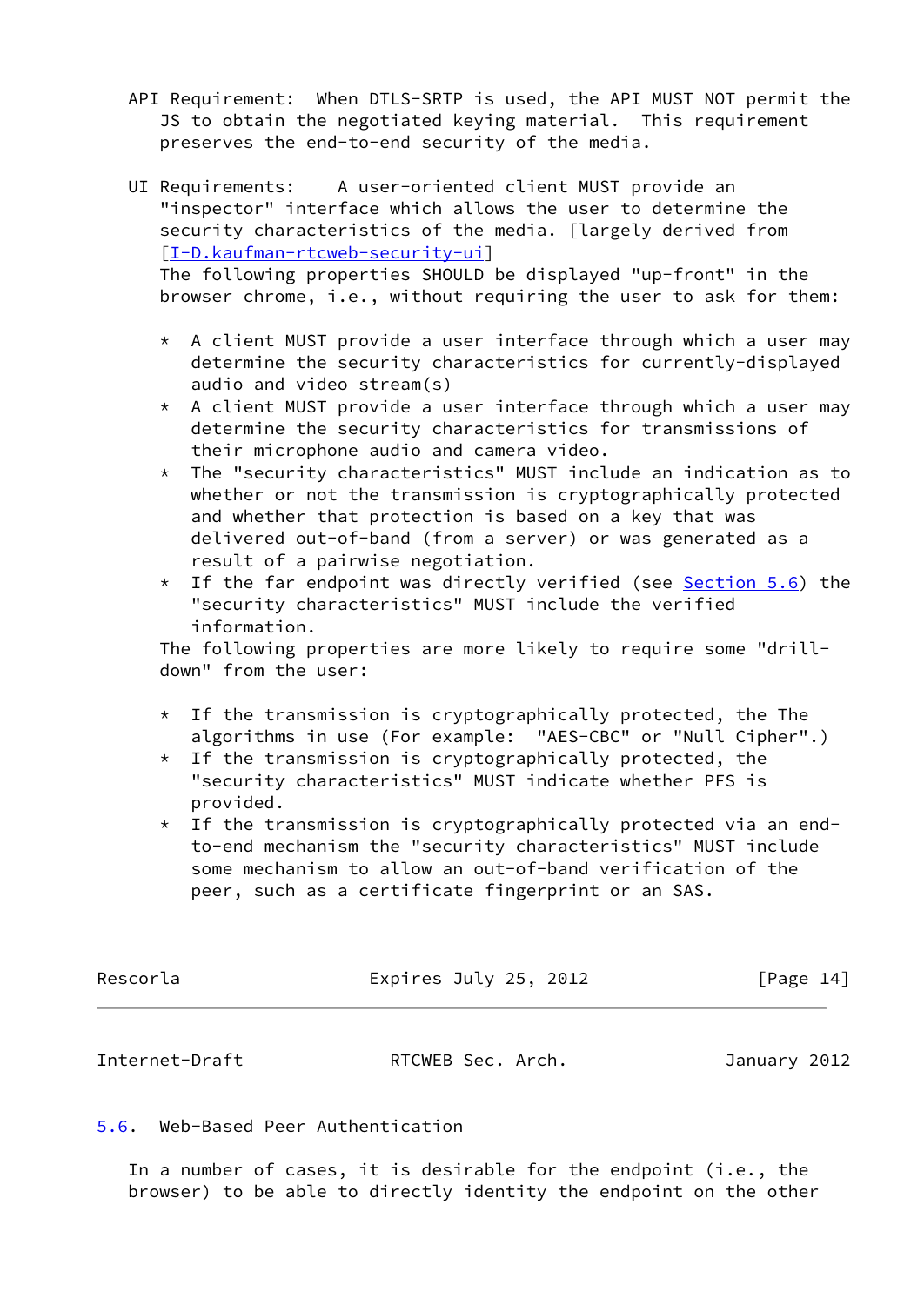side without trusting only the signaling service to which they are connected. For instance, users may be making a call via a federated system where they wish to get direct authentication of the other side. Alternately, they may be making a call on a site which they minimally trust (such as a poker site) but to someone who has an identity on a site they do trust (such as a social network.)

 Recently, a number of Web-based identity technologies (OAuth, BrowserID, Facebook Connect), etc. have been developed. While the details vary, what these technologies share is that they have a Web based (i.e., HTTP/HTTPS identity provider) which attests to your identity. For instance, if I have an account at example.org, I could use the example.org identity provider to prove to others that I was alice@example.org. The development of these technologies allows us to separate calling from identity provision: I could call you on Poker Galaxy but identify myself as alice@example.org.

 Whatever the underlying technology, the general principle is that the party which is being authenticated is NOT the signaling site but rather the user (and their browser). Similarly, the relying party is the browser and not the signaling site. Thus, the browser MUST securely generate the input to the IdP assertion process and MUST securely display the results of the verification process to the user in a way which cannot be imitated by the calling site.

In order to make this work, we must standardize the following items:

- o The precise information from the signaling message that must be cryptographically bound to the user's identity. At minimum this MUST be the fingerprint, but we may choose to add other information as the signaling protocol firms up. This will be defined in a future version of this document.
- o The interface to the IdP. [[I-D.rescorla-rtcweb-generic-idp](#page-20-1)] specifies a specific protocol mechanism which allows the use of any identity protocol without requiring specific further protocol support in the browser.
- o The JavaScript interfaces which the calling application can use to specify the IdP to use to generate assertions and to discover what assertions were received. These interfaces should be defined in the W3C document.

Rescorla **Expires July 25, 2012** [Page 15]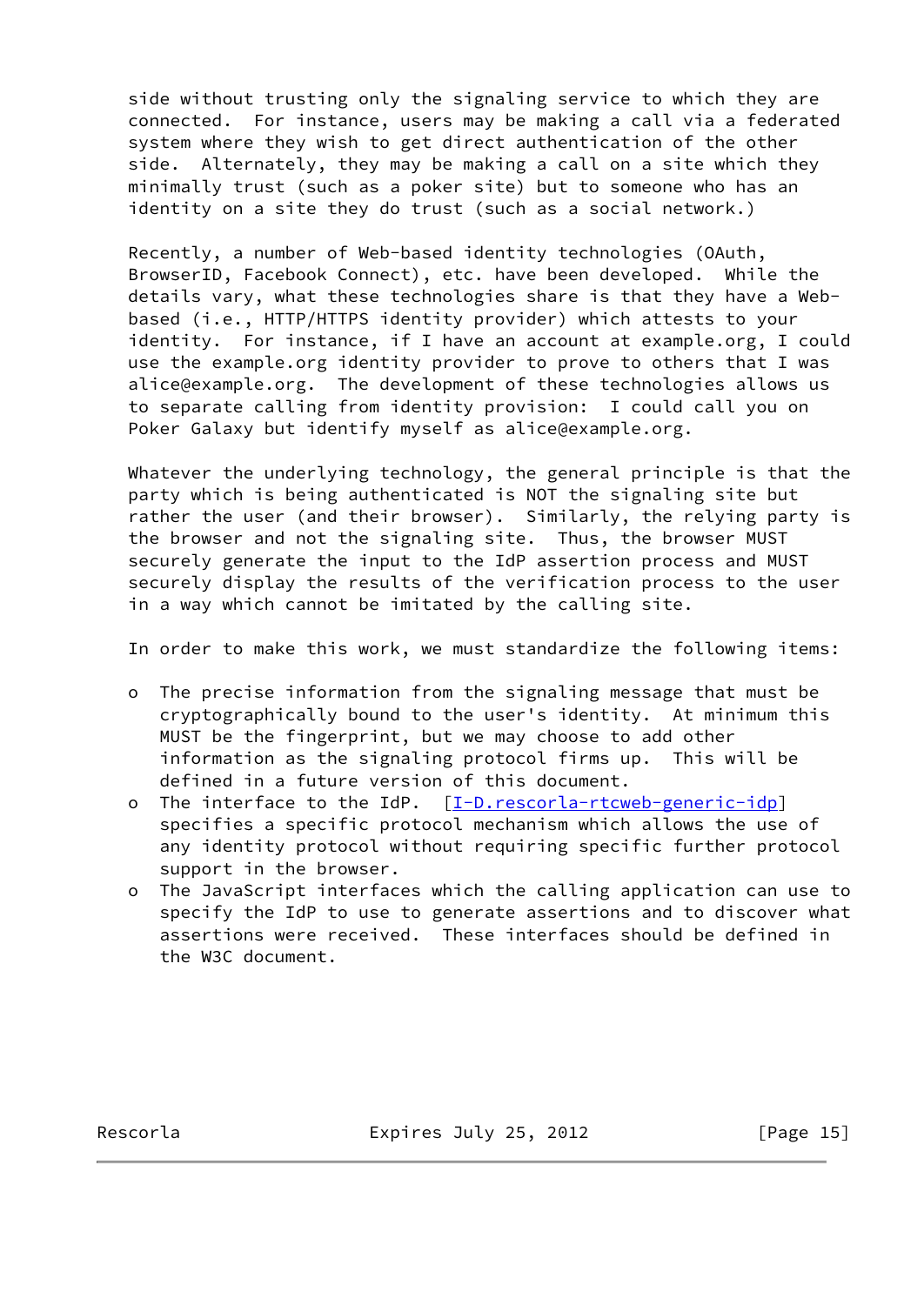#### <span id="page-17-1"></span><span id="page-17-0"></span>[6](#page-17-0). Security Considerations

 Much of the security analysis of this problem is contained in [\[I-D.ietf-rtcweb-security](#page-19-5)] or in the discussion of the particular issues above. In order to avoid repetition, this section focuses on (a) residual threats that are not addressed by this document and (b) threats produced by failure/misbehavior of one of the components in the system.

#### <span id="page-17-2"></span>[6.1](#page-17-2). Communications Security

 While this document favors DTLS-SRTP, it permits a variety of communications security mechanisms and thus the level of communications security actually provided varies considerably. Any pair of implementations which have multiple security mechanisms in common are subject to being downgraded to the weakest of those common mechanisms by any attacker who can modify the signaling traffic. If communications are over HTTP, this means any on-path attacker. If communications are over HTTPS, this means the signaling server. Implementations which wish to avoid downgrade attack should only offer the strongest available mechanism, which is DTLS/DTLS-SRTP. Note that the implication of this choice will be that interop to non- DTLS-SRTP devices will need to happen through gateways.

 Even if only DTLS/DTLS-SRTP are used, the signaling server can potentially mount a man-in-the-middle attack unless implementations have some mechanism for independently verifying keys. The UI requirements in [Section 5.5](#page-14-0) are designed to provide such a mechanism for motivated/security conscious users, but are not suitable for general use. The identity service mechanisms in [Section 5.6](#page-15-0) are more suitable for general use. Note, however, that a malicious signaling service can strip off any such identity assertions, though it cannot forge new ones.

### <span id="page-17-3"></span>[6.2](#page-17-3). Privacy

The requirements in this document are intended to allow:

- o Users to participate in calls without revealing their location.
- o Potential callees to avoid revealing their location and even presence status prior to agreeing to answer a call.

 However, these privacy protections come at a performance cost in terms of using TURN relays and, in the latter case, delaying ICE. Sites SHOULD make users aware of these tradeoffs.

Note that the protections provided here assume a non-malicious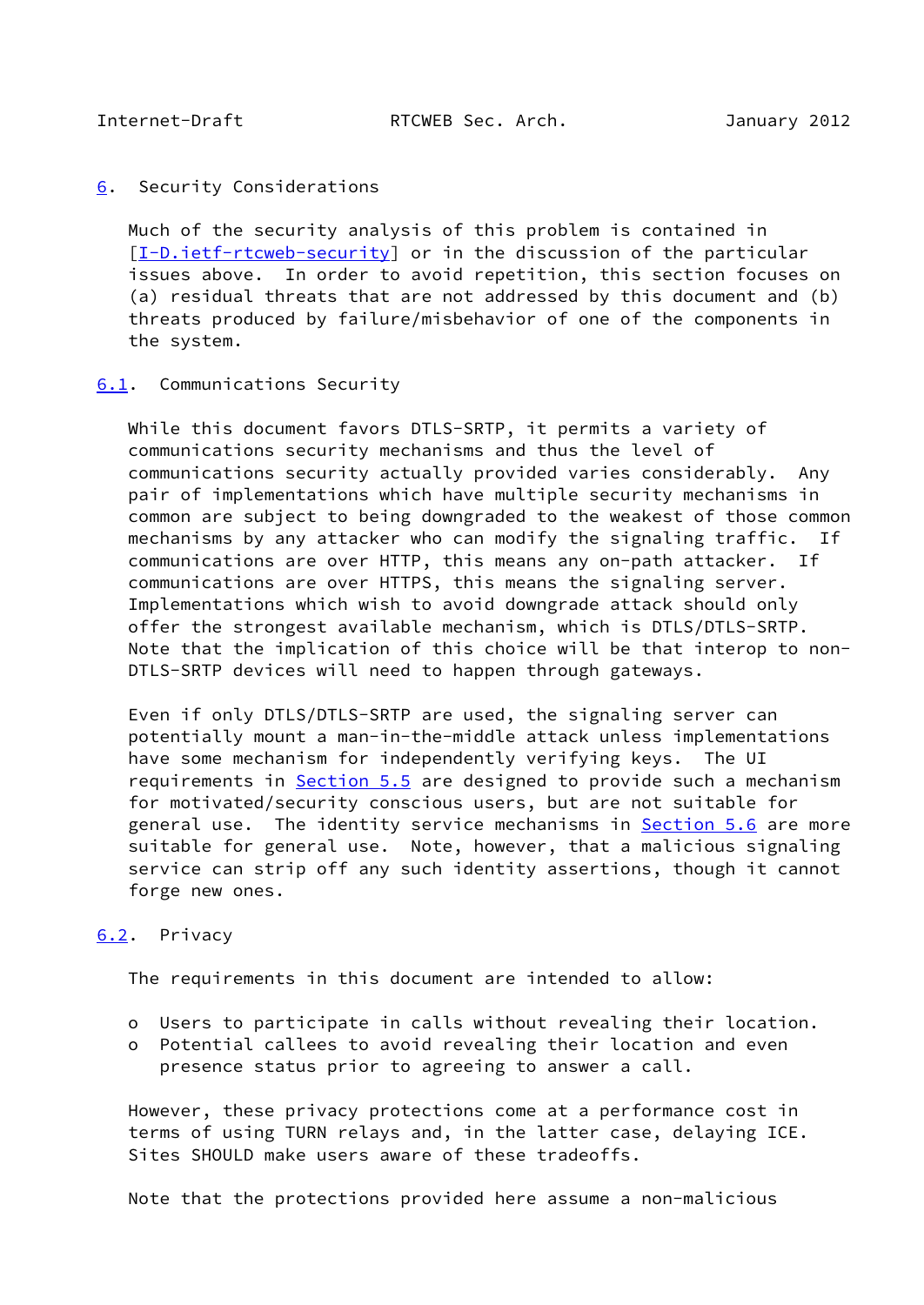calling service. As the calling service always knows the users

Rescorla Expires July 25, 2012 [Page 16]

<span id="page-18-1"></span>Internet-Draft RTCWEB Sec. Arch. January 2012

 status and (absent the use of a technology like Tor) their IP address, they can violate the users privacy at will. Users who wish privacy against the calling sites they are using must use separate privacy enhancing technologies such as Tor.

<span id="page-18-0"></span>[6.3](#page-18-0). Denial of Service

 The consent mechanisms described in this document are intended to mitigate denial of service attacks in which an attacker uses clients to send large amounts of traffic to a victim without the consent of the victim. While these mechanisms are sufficient to protect victims who have not implemented RTCWEB at all, RTCWEB implementations need to be more careful.

 Consider the case of a call center which accepts calls via RTCWeb. An attacker proxies the call center's front-end and arranges for multiple clients to initiate calls to the call center. Note that this requires user consent in many cases but because the data channel does not need consent, he can use that directly. Since ICE will complete, browsers can then be induced to send large amounts of data to the victim call center if it supports the data channel at all. Preventing this attack requires that automated RTCWEB implemementations implement sensible flow control and have the ability to triage out (i.e., stop responding to ICE probes on) calls which are behaving badly, and especially to be prepared to remotely throttle the data channel in the absence of plausible audio and video (which the attacker cannot control).

 Another related attack is for the signaling service to swap the ICE candidates for the audio and video streams, thus forcing a browser to send video to the sink that the other victim expects will contain audio (perhaps it is only expecting audio!) potentially causing overload. Muxing multiple media flows over a single transport makes it harder to individually suppress a single flow by denying ICE keepalives. Media-level (RTCP) mechanisms must be used in this case.

 Note that attacks based on confusing one end or the other about consent are possible primarily even in the face of the third-party identity mechanism as long as major parts of the signaling messages are not signed. On the other hand, signing the entire message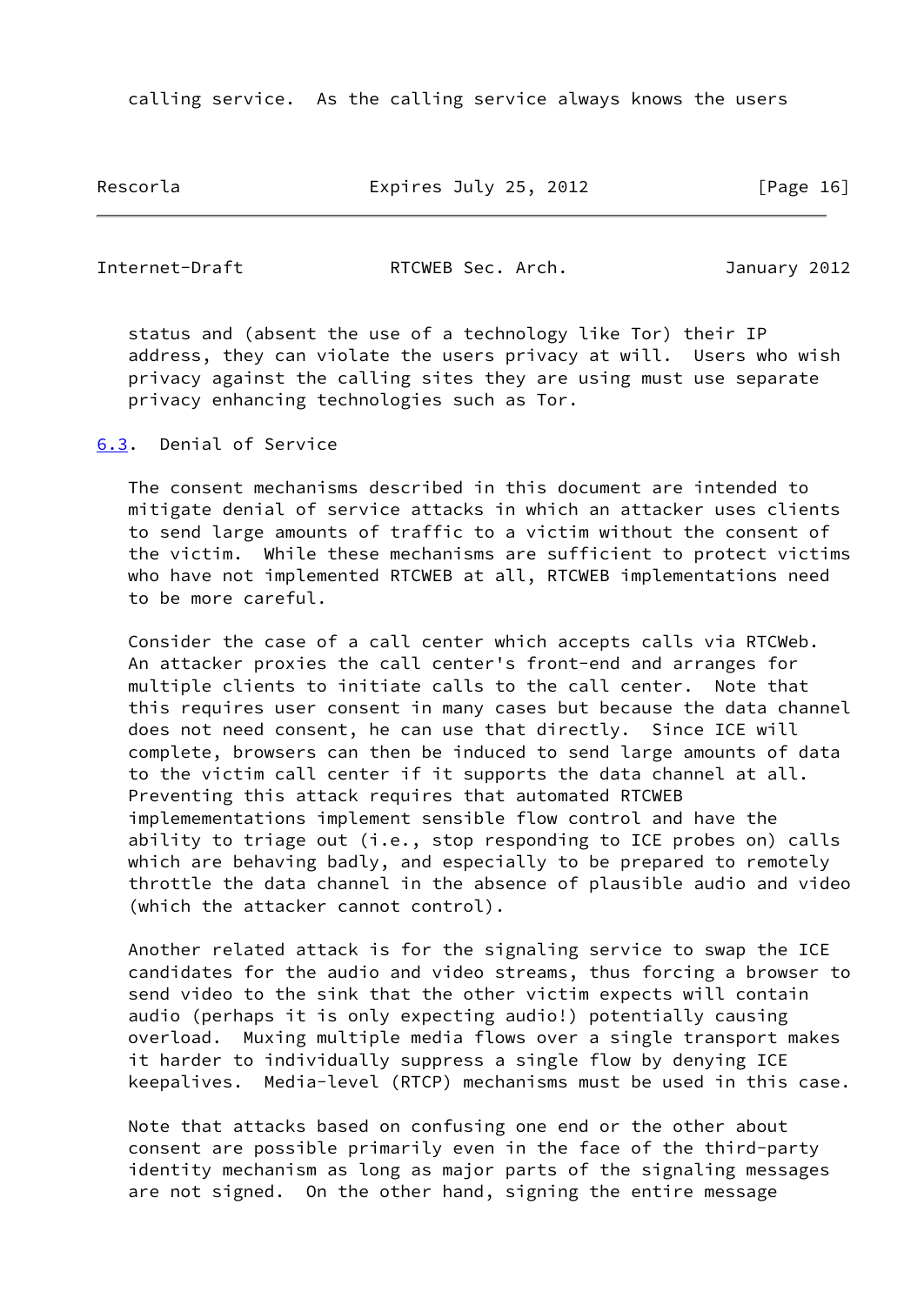severely restricts the capabilities of the calling application, so there are difficult tradeoffs here.

<span id="page-19-0"></span>[7](#page-19-0). Acknowledgements

 Bernard Aboba, Harald Alvestrand, Cullen Jennings, Hadriel Kaplan, Matthew Kaufman, Magnus Westerland.

<span id="page-19-9"></span><span id="page-19-8"></span><span id="page-19-7"></span><span id="page-19-6"></span><span id="page-19-5"></span><span id="page-19-4"></span><span id="page-19-3"></span><span id="page-19-2"></span><span id="page-19-1"></span>

| Rescorla                         | Expires July 25, 2012                                                                                                                                                                                          | [Page $17$ ] |
|----------------------------------|----------------------------------------------------------------------------------------------------------------------------------------------------------------------------------------------------------------|--------------|
| Internet-Draft                   | RTCWEB Sec. Arch.                                                                                                                                                                                              | January 2012 |
| References<br>8.                 |                                                                                                                                                                                                                |              |
|                                  | 8.1. Normative References                                                                                                                                                                                      |              |
|                                  | $[I-Dabarth-origin]$<br>Barth, A., "The Web Origin Concept",<br>draft-abarth-origin-09 (work in progress), November 2010.                                                                                      |              |
|                                  | $[I-D.ietf-rtcweb-security]$<br>Rescorla, E., "Security Considerations for RTC-Web",<br>draft-ietf-rtcweb-security-01 (work in progress),<br>October 2011.                                                     |              |
| $\lceil \mathsf{RFC2119} \rceil$ | Bradner, S., "Key words for use in RFCs to Indicate<br>Requirement Levels", BCP 14, RFC 2119, March 1997.                                                                                                      |              |
|                                  | [RFC2818] Rescorla, E., "HTTP Over TLS", <u>RFC 2818</u> , May 2000.                                                                                                                                           |              |
|                                  | 8.2. Informative References                                                                                                                                                                                    |              |
|                                  | [I-D.ietf-hybi-thewebsocketprotocol]<br>Fette, I. and A. Melnikov, "The WebSocket protocol",<br>draft-ietf-hybi-thewebsocketprotocol-17 (work in<br>progress), September 2011.                                 |              |
|                                  | [I-D.jennings-rtcweb-signaling]<br>Jennings, C., Rosenberg, J., Uberti, J., and R. Jesup,<br>"RTCWeb Offer/Answer Protocol (ROAP)",<br>draft-jennings-rtcweb-signaling-01 (work in progress),<br>October 2011. |              |
|                                  | $[I-D.kaufman-rtcweb-security-ui]$<br>Kaufman, M., "Client Security User Interface Requirements                                                                                                                |              |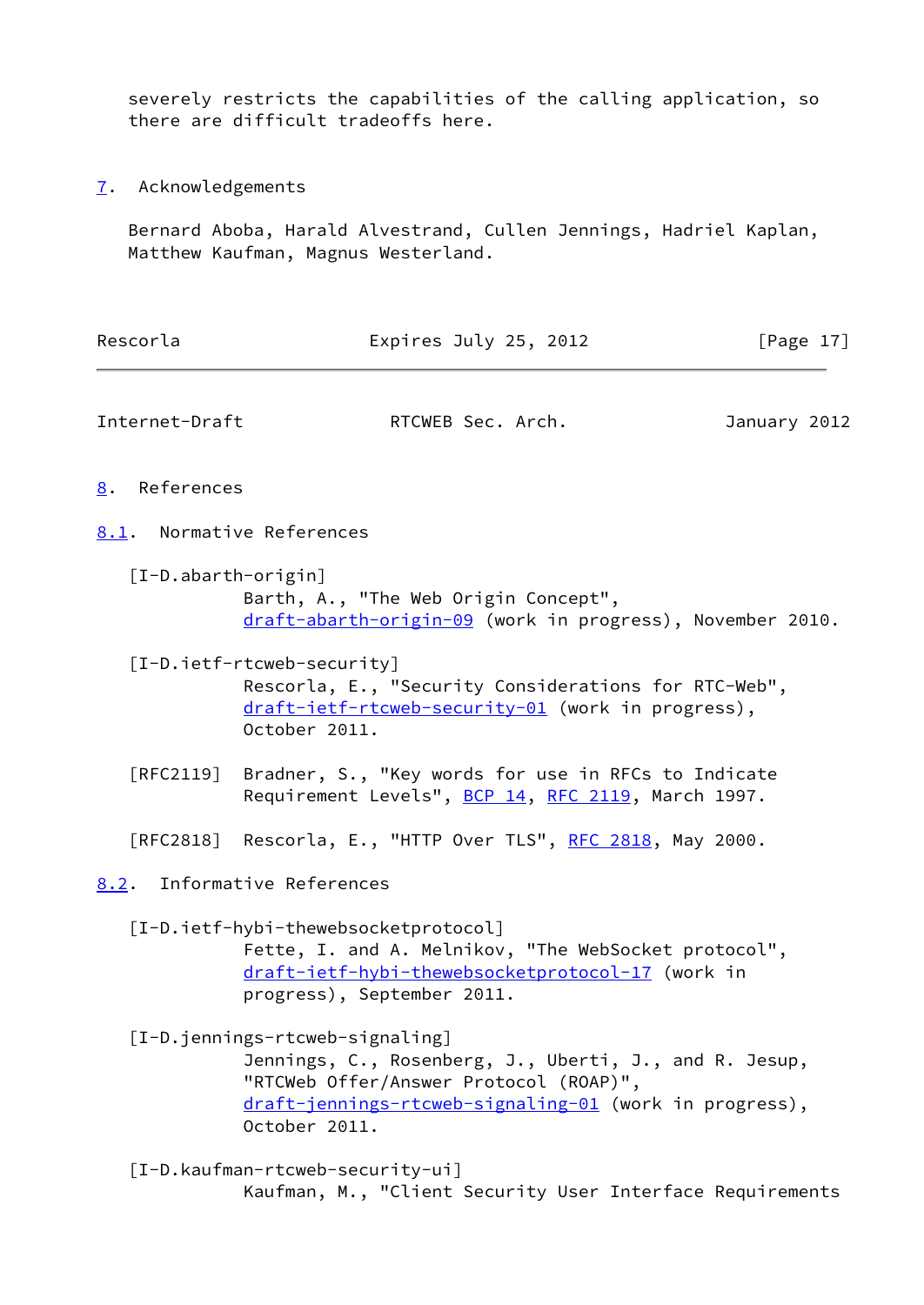for RTCWEB", [draft-kaufman-rtcweb-security-ui-00](https://datatracker.ietf.org/doc/pdf/draft-kaufman-rtcweb-security-ui-00) (work in progress), June 2011.

<span id="page-20-1"></span>[I-D.rescorla-rtcweb-generic-idp]

 Rescorla, E., "RTCWeb Generic Identity Provider Interface", [draft-rescorla-rtcweb-generic-idp-00](https://datatracker.ietf.org/doc/pdf/draft-rescorla-rtcweb-generic-idp-00) (work in progress), January 2012.

- [RFC3261] Rosenberg, J., Schulzrinne, H., Camarillo, G., Johnston, A., Peterson, J., Sparks, R., Handley, M., and E. Schooler, "SIP: Session Initiation Protocol", [RFC 3261](https://datatracker.ietf.org/doc/pdf/rfc3261), June 2002.
- [RFC4347] Rescorla, E. and N. Modadugu, "Datagram Transport Layer Security", [RFC 4347](https://datatracker.ietf.org/doc/pdf/rfc4347), April 2006.

| Rescorla | Expires July 25, 2012 | [Page 18] |
|----------|-----------------------|-----------|
|----------|-----------------------|-----------|

<span id="page-20-0"></span>

| Internet-Draft | RTCWEB Sec. Arch. | January 2012 |
|----------------|-------------------|--------------|
|----------------|-------------------|--------------|

- [RFC5245] Rosenberg, J., "Interactive Connectivity Establishment (ICE): A Protocol for Network Address Translator (NAT) Traversal for Offer/Answer Protocols", [RFC 5245](https://datatracker.ietf.org/doc/pdf/rfc5245), April 2010.
- [RFC5763] Fischl, J., Tschofenig, H., and E. Rescorla, "Framework for Establishing a Secure Real-time Transport Protocol (SRTP) Security Context Using Datagram Transport Layer Security (DTLS)", [RFC 5763](https://datatracker.ietf.org/doc/pdf/rfc5763), May 2010.

<span id="page-20-2"></span>[XmlHttpRequest]

van Kesteren, A., "XMLHttpRequest Level 2".

Author's Address

 Eric Rescorla RTFM, Inc. 2064 Edgewood Drive Palo Alto, CA 94303 USA

 Phone: +1 650 678 2350 Email: ekr@rtfm.com